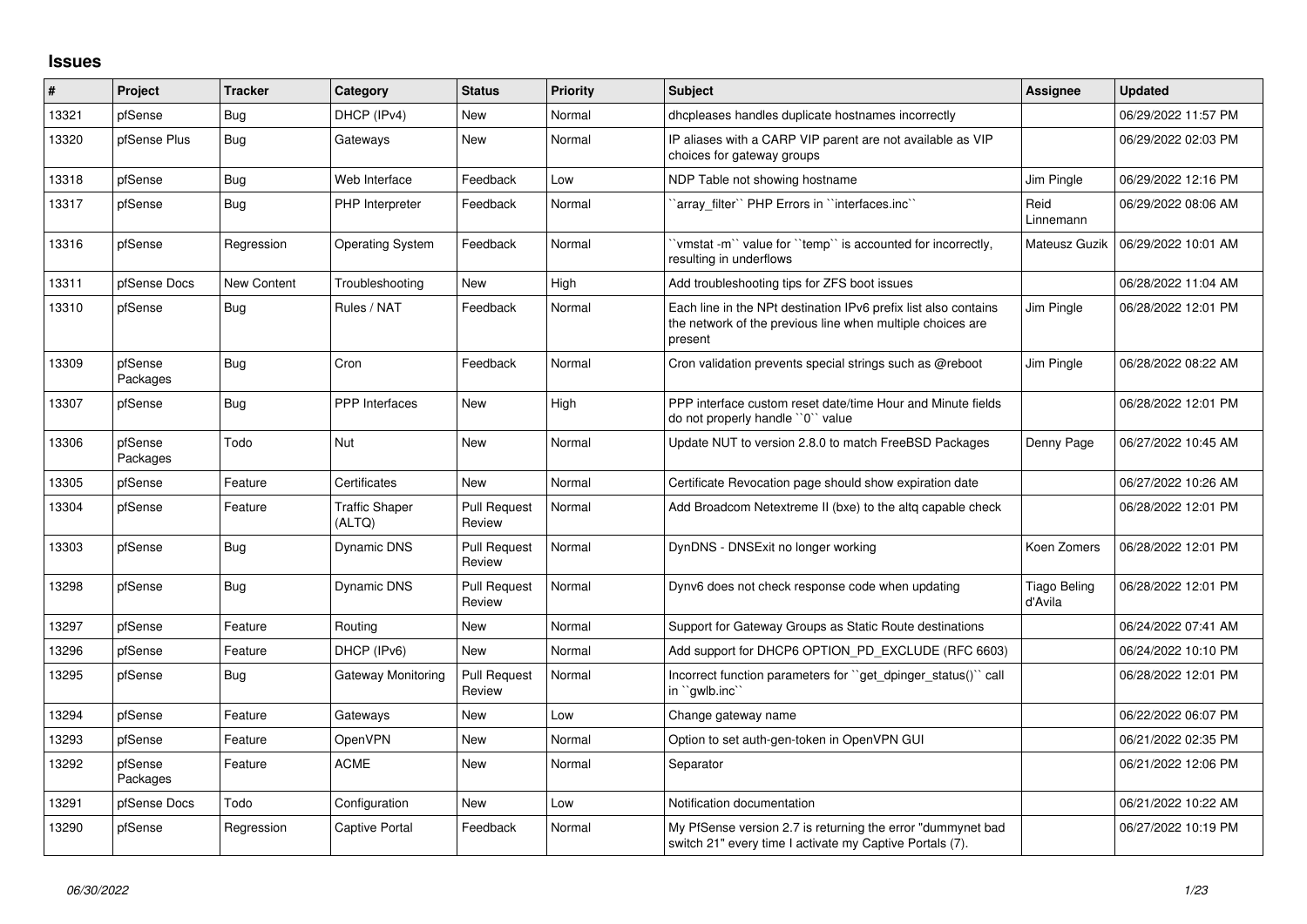| ∦     | Project             | <b>Tracker</b> | Category                 | <b>Status</b>                 | <b>Priority</b> | <b>Subject</b>                                                                                  | Assignee            | <b>Updated</b>      |
|-------|---------------------|----------------|--------------------------|-------------------------------|-----------------|-------------------------------------------------------------------------------------------------|---------------------|---------------------|
| 13289 | pfSense             | <b>Bug</b>     | Backup / Restore         | New                           | Low             | Attempting to restore a 0 byte "config.xml" prints an error that<br>the file cannot be read     |                     | 06/28/2022 12:01 PM |
| 13288 | pfSense             | <b>Bug</b>     | Configuration<br>Backend | New                           | Normal          | Encode FreeRADIUS Custom Options                                                                |                     | 06/20/2022 10:36 AM |
| 13287 | pfSense             | Feature        | Configuration<br>Backend | New                           | Normal          | Encode OpenVPN Custom Options                                                                   |                     | 06/20/2022 10:33 AM |
| 13284 | pfSense<br>Packages | Feature        | FreeRADIUS               | New                           | Normal          | Option to define "Issuer" in OPT configuration.                                                 | Jakob<br>Nordgarden | 06/19/2022 12:10 PM |
| 13282 | pfSense Plus        | Bug            | Aliases / Tables         | New                           | Normal          | FQDN Aliases Break if an Invalid Domain is Present in the<br>Chain                              | Reid<br>Linnemann   | 06/18/2022 03:12 PM |
| 13280 | pfSense             | <b>Bug</b>     | Unknown                  | New                           | Normal          | Entries duplicated in /boot/loader.conf                                                         |                     | 06/19/2022 11:11 AM |
| 13279 | pfSense             | <b>Bug</b>     | Interfaces               | New                           | Normal          | DHCP config override affects Gateway installation.                                              |                     | 06/17/2022 07:25 AM |
| 13277 | pfSense             | Bug            | <b>IGMP Proxy</b>        | New                           | Normal          | IGMP Proxy webConfigurator Page Always Produces Error                                           |                     | 06/16/2022 07:50 PM |
| 13276 | pfSense             | <b>Bug</b>     | <b>IGMP Proxy</b>        | New                           | Normal          | IGMP Proxy Error Message for Logging Links to System Log<br>Instead of Routing Log              |                     | 06/16/2022 07:48 PM |
| 13273 | pfSense             | Bug            | DHCP (IPv4)              | <b>New</b>                    | Normal          | dhclient can use conflicting recorded leases                                                    |                     | 06/14/2022 11:07 AM |
| 13272 | pfSense             | <b>Bug</b>     | <b>Captive Portal</b>    | <b>Pull Request</b><br>Review | Very Low        | Voucher CSV output has leading space before voucher code                                        | Jim Pingle          | 06/28/2022 12:01 PM |
| 13270 | pfSense Docs        | New Content    | <b>OpenVPN</b>           | <b>Pull Request</b><br>Review | Normal          | OpenVPN client gateway is incorrect when the server does not<br>push routes                     | Marcos<br>Mendoza   | 06/26/2022 12:54 PM |
| 13268 | pfSense             | Todo           | Console Menu             | Ready To<br>Test              | Normal          | columns don't align nicely in console with medium-long<br>interface names                       |                     | 06/12/2022 10:32 PM |
| 13267 | pfSense             | <b>Bug</b>     | OpenVPN                  | New                           | Normal          | dpinger continues to run on OpenVPN gateway after OpenVPN<br>service is stopped.                |                     | 06/12/2022 02:49 PM |
| 13264 | pfSense             | Feature        | <b>IPsec</b>             | New                           | Normal          | IPSec Phase2 select multiple PFS key groups                                                     |                     | 06/10/2022 04:29 PM |
| 13263 | pfSense             | <b>Bug</b>     | DHCP (IPv4)              | New                           | Low             | Deleting a static DHCP entry when the related IP is not in the<br>arp table spams the log       |                     | 06/10/2022 11:18 AM |
| 13261 | pfSense<br>Packages | <b>Bug</b>     | sudo                     | Feedback                      | Normal          | Input validation rejects empty "sudo" command list, but GUI<br>text says it can be empty        | Christopher<br>Cope | 06/27/2022 07:19 AM |
| 13260 | pfSense             | Feature        | Authentication           | <b>New</b>                    | Normal          | Add support for OpenVPN static-challenge                                                        |                     | 06/09/2022 02:04 PM |
| 13258 | pfSense             | <b>Bug</b>     | Console Menu             | <b>Pull Request</b><br>Review | Low             | secret menu option 100                                                                          | Jim Pingle          | 06/28/2022 12:01 PM |
| 13256 | pfSense             | Feature        | DHCP (IPv4)              | New                           | Normal          | Better handling of duplicate IPs in static DHCP assignments                                     |                     | 06/11/2022 04:51 PM |
| 13255 | pfSense<br>Packages | Todo           | OpenVPN Client<br>Export | New                           | Normal          | Set PKCS#12 algorithm when exporting OpenVPN ZIP or<br>Windows bundles                          | Jim Pingle          | 06/08/2022 10:37 AM |
| 13254 | pfSense             | <b>Bug</b>     | <b>DNS Resolver</b>      | New                           | Normal          | DNS resolver does not update "unbound.conf" file during link<br>down events                     |                     | 06/28/2022 12:01 PM |
| 13253 | pfSense             | <b>Bug</b>     | DHCP (IPv6)              | New                           | Normal          | 'dhcp6c' is not restarted when applying settings when<br>multiple WANs are configured for DHCP6 |                     | 06/28/2022 12:01 PM |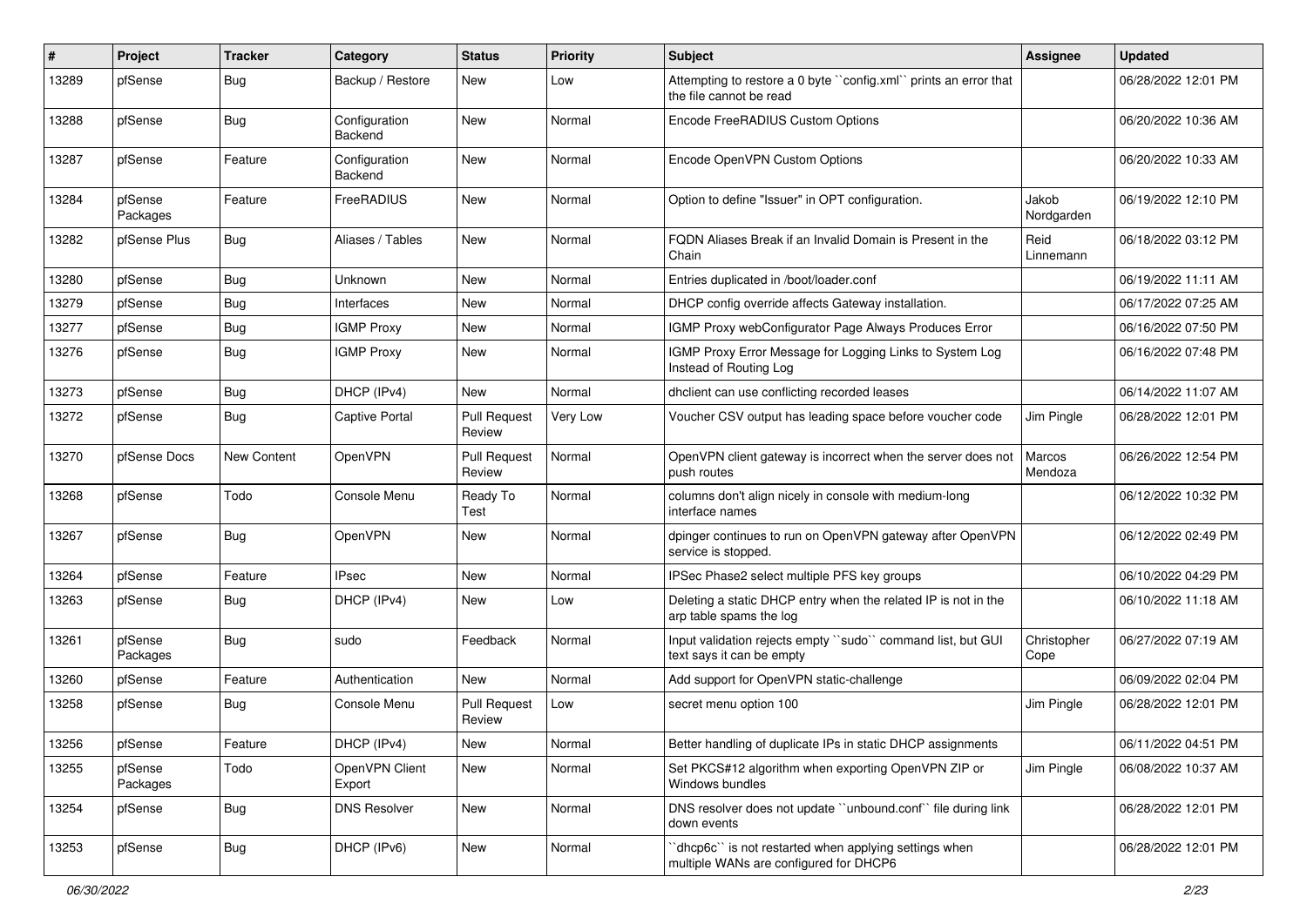| #     | Project             | <b>Tracker</b> | Category              | <b>Status</b>                 | <b>Priority</b> | Subject                                                                                                                                        | <b>Assignee</b>   | <b>Updated</b>      |
|-------|---------------------|----------------|-----------------------|-------------------------------|-----------------|------------------------------------------------------------------------------------------------------------------------------------------------|-------------------|---------------------|
| 13252 | pfSense             | Bug            | Upgrade               | New                           | Normal          | reduce frequency of php-fpm socket connection attempts from<br>check reload status                                                             |                   | 06/12/2022 11:11 AM |
| 13250 | pfSense             | Todo           | DHCP (IPv4)           | New                           | Very Low        | Clean up DHCP Server option language                                                                                                           | Jim Pingle        | 06/28/2022 12:01 PM |
| 13249 | pfSense             | <b>Bug</b>     | Console Menu          | New                           | Normal          | Running playback comands multiple times results in PHP error                                                                                   |                   | 06/06/2022 07:02 AM |
| 13248 | pfSense             | Regression     | DHCP (IPv6)           | New                           | Normal          | IPv6 Router Advertisements runs when config.xml does not<br>contain an entry for the interface                                                 |                   | 06/05/2022 07:44 PM |
| 13247 | pfSense<br>Packages | Bug            | open-vm-tools         | New                           | Low             | Open-VM-Tools service actions do not work                                                                                                      |                   | 06/05/2022 07:09 PM |
| 13246 | pfSense<br>Packages | Feature        | iperf                 | New                           | Normal          | iperf3 service controls do not work                                                                                                            |                   | 06/05/2022 06:51 PM |
| 13245 | pfSense             | Feature        | Aliases / Tables      | <b>Pull Request</b><br>Review | Normal          | Type column on Alias lists                                                                                                                     | Jim Pingle        | 06/28/2022 12:01 PM |
| 13244 | pfSense             | Feature        | Web Interface         | New                           | Normal          | Add help text under Timezone settings in the GUI                                                                                               |                   | 06/03/2022 01:00 PM |
| 13243 | pfSense             | Bug            | OpenVPN               | <b>Pull Request</b><br>Review | Normal          | OpenVPN status for multi-user VPN shows info icon to display<br>RADIUS rules when there are none to display                                    | Marcos<br>Mendoza | 06/28/2022 12:01 PM |
| 13242 | pfSense             | Feature        | Gateway Monitoring    | New                           | Normal          | Enhancements to static route creation/deletion for dpinger<br>monitor IPs                                                                      |                   | 06/03/2022 11:20 AM |
| 13240 | pfSense             | Bug            | Rules / NAT           | New                           | Normal          | User is forced to pick an NPt destination IPv6 prefix length<br>even when choosing a drop-down entry which contains a<br>defined prefix length | Jim Pingle        | 06/28/2022 12:01 PM |
| 13237 | pfSense             | <b>Bug</b>     | DHCP (IPv6)           | New                           | Normal          | dhcp6c script cannot be executed safely                                                                                                        |                   | 06/01/2022 11:20 AM |
| 13236 | pfSense Docs        | Todo           | Products              | New                           | Normal          | Document link speed limitations with igc and ix on 6100/4100                                                                                   |                   | 05/31/2022 05:53 PM |
| 13233 | pfSense Plus        | Bug            | OpenVPN               | Feedback                      | Normal          | OpenVPN DCO connection fails with Auth Digest Algorithm set<br>to SHA512                                                                       |                   | 05/31/2022 03:39 PM |
| 13229 | pfSense Docs        | Todo           | <b>Captive Portal</b> | Feedback                      | Normal          | Update documentation for IPFW to PF transition for Limiters<br>and Captive Portal                                                              | Jim Pingle        | 05/27/2022 03:04 PM |
| 13228 | pfSense             | <b>Bug</b>     | Interfaces            | New                           | Normal          | Recovering interface gateway may not be added back into<br>gateway groups and rules when expected                                              | Jim Pingle        | 06/29/2022 04:31 PM |
| 13227 | pfSense             | Feature        | <b>IPsec</b>          | New                           | High            | Enable IPSec Virtual IP Pool assignment by Radius for Mobile<br>Users - SIMPLE FIX                                                             |                   | 05/27/2022 10:15 AM |
| 13226 | pfSense             | Bug            | <b>Captive Portal</b> | Confirmed                     | Normal          | Captive Portal doesn't disconnect established OpenVPN link                                                                                     | Reid<br>Linnemann | 05/30/2022 10:38 AM |
| 13225 | pfSense             | Bug            | Interfaces            | New                           | Normal          | Bridges with QinQ interfaces not properly set up at boot                                                                                       | Viktor Gurov      | 06/28/2022 12:01 PM |
| 13224 | pfSense             | <b>Bug</b>     | Notifications         | New                           | Normal          | Email notification flood when UPS (NUT) and WAN send<br>notifications                                                                          |                   | 05/27/2022 01:58 AM |
| 13223 | pfSense Docs        | New Content    | Routing / Gateways    | Feedback                      | Normal          | Document new gateway state killing behavior                                                                                                    | Jim Pingle        | 05/27/2022 01:59 PM |
| 13222 | pfSense             | Bug            | UPnP/NAT-PMP          | New                           | Normal          | CARP IP does not listen for NAT-PMP packets                                                                                                    |                   | 05/26/2022 02:28 PM |
| 13220 | pfSense             | Feature        | <b>Captive Portal</b> | New                           | Very Low        | Voucher per-roll bandwidth restrictions and traffic quotas                                                                                     |                   | 05/26/2022 08:16 AM |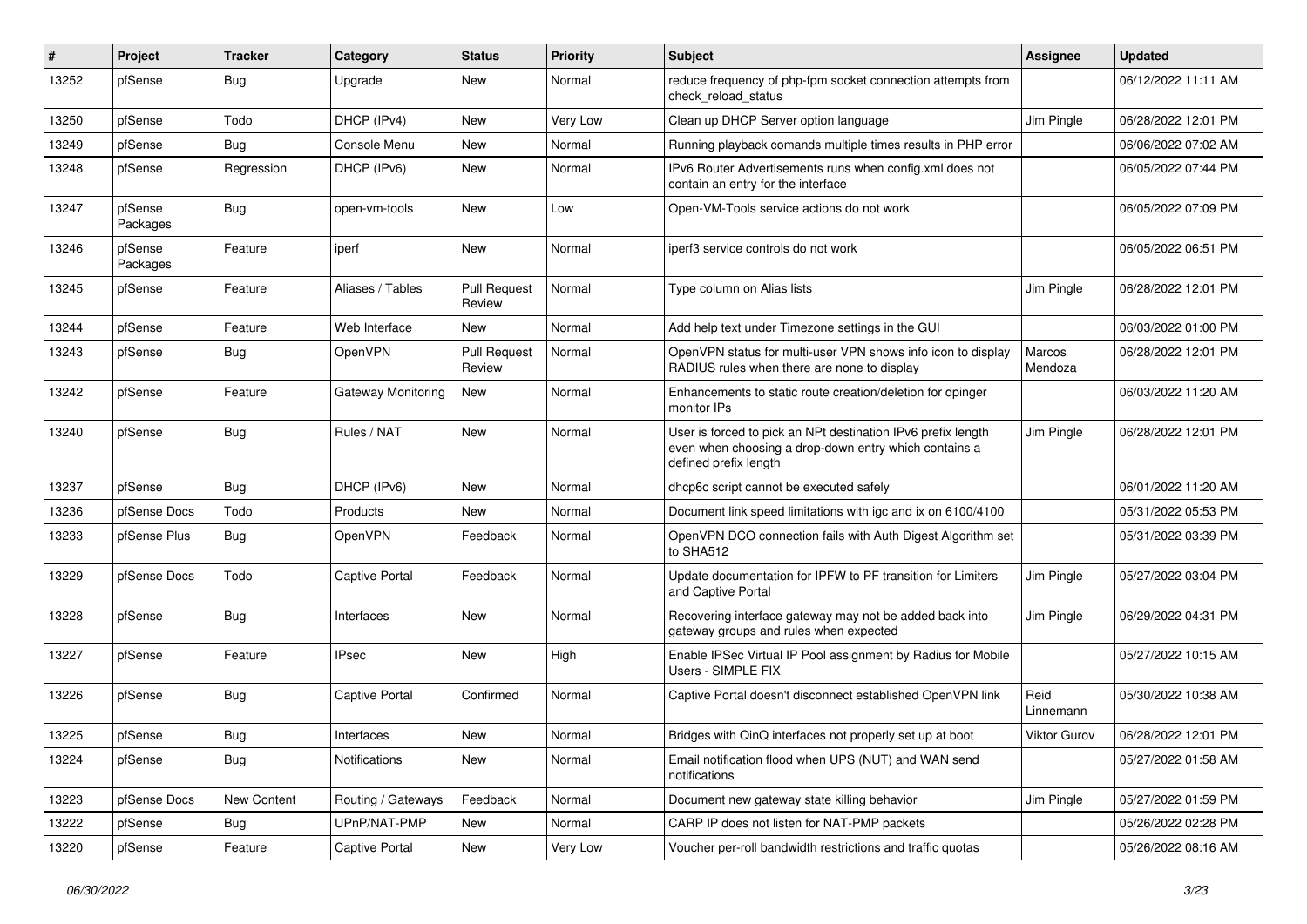| #     | Project             | <b>Tracker</b>     | Category              | <b>Status</b>                 | <b>Priority</b> | Subject                                                                                                      | <b>Assignee</b>       | <b>Updated</b>      |
|-------|---------------------|--------------------|-----------------------|-------------------------------|-----------------|--------------------------------------------------------------------------------------------------------------|-----------------------|---------------------|
| 13219 | pfSense             | Feature            | Captive Portal        | New                           | Very Low        | Enable/Disable single voucher roll                                                                           |                       | 05/26/2022 08:14 AM |
| 13218 | pfSense             | Bug                | Interfaces            | <b>Pull Request</b><br>Review | Normal          | GIF-based interface MTU is assigned to parent interface on<br>boot when parent interface is a LAGG           | <b>Viktor Gurov</b>   | 06/28/2022 12:01 PM |
| 13217 | pfSense             | <b>Bug</b>         | DHCP (IPv4)           | New                           | Normal          | dhclient using default pid file location which does not exist                                                | <b>Viktor Gurov</b>   | 05/26/2022 08:09 AM |
| 13215 | pfSense             | <b>Bug</b>         | <b>Captive Portal</b> | Assigned                      | Normal          | Allowed MAC/IP/Hostname traffic counts for authorized users                                                  | Reid<br>Linnemann     | 05/31/2022 05:31 PM |
| 13214 | pfSense<br>Packages | <b>Bug</b>         | node exporter         | <b>Pull Request</b><br>Review | Normal-package  | AttributeError: 'NoneType' object has no attribute 'text'                                                    | lan Grindley          | 05/25/2022 08:20 AM |
| 13211 | pfSense Docs        | <b>New Content</b> | OpenVPN               | Feedback                      | Normal          | OpenVPN DCO Documentation                                                                                    | Jim Pingle            | 06/15/2022 10:42 AM |
| 13209 | pfSense<br>Packages | <b>Bug</b>         | pfBlockerNG           | New                           | Low             | Parsing Filter log by pfBlockerNG creates IP Block log with<br>Source/Destination mixed up or wrong Direcion | Viktor Gurov          | 05/25/2022 03:50 AM |
| 13207 | pfSense<br>Packages | Feature            | pfBlockerNG           | New                           | Normal          | The feed column on the Alerts page is confusing                                                              |                       | 05/24/2022 04:56 AM |
| 13206 | pfSense Plus        | Bug                | Hardware / Drivers    | New                           | Normal          | SG-3100 LED GPIO hangs                                                                                       |                       | 06/11/2022 07:01 PM |
| 13205 | pfSense Docs        | New Content        | Backup / Restore      | Feedback                      | Normal          | <b>ZFS Boot Environment documentation</b>                                                                    | Christian<br>McDonald | 05/31/2022 10:55 AM |
| 13202 | pfSense<br>Packages | Bug                | pfBlockerNG           | <b>New</b>                    | Normal          | Missing Protocols on IP Feed Groups Advanced<br>Inbound/Outbound Firewall Rule settings                      |                       | 05/23/2022 08:58 AM |
| 13201 | pfSense<br>Packages | Feature            | pfBlockerNG           | <b>New</b>                    | Normal          | Add FireHol Security IP Feeds                                                                                |                       | 05/23/2022 06:34 AM |
| 13200 | pfSense<br>Packages | Feature            | pfBlockerNG           | <b>New</b>                    | Normal          | <b>Custom DNS Servers for Alert settings</b>                                                                 |                       | 05/23/2022 06:16 AM |
| 13199 | pfSense<br>Packages | Feature            | pfBlockerNG           | New                           | Normal          | Feed groups should not have the first listing in the group bar                                               |                       | 05/23/2022 06:03 AM |
| 13198 | pfSense<br>Packages | Feature            | pfBlockerNG           | New                           | Normal          | Dark Theme Styling issues - Alerts White bar                                                                 |                       | 05/23/2022 06:05 AM |
| 13197 | pfSense<br>Packages | Feature            | pfBlockerNG           | <b>New</b>                    | Normal          | Put a Single donation link and a proper patreon lin in the<br>pfBlocker Support Banner / Widget              |                       | 05/23/2022 05:35 AM |
| 13196 | pfSense<br>Packages | Feature            | pfBlockerNG           | <b>New</b>                    | Normal          | remove NoVirusThanks feed                                                                                    |                       | 05/23/2022 06:05 AM |
| 13195 | pfSense<br>Packages | Feature            | pfBlockerNG           | New                           | Normal          | Dedicated website for Feed mangement - Community Driven                                                      |                       | 05/23/2022 05:22 AM |
| 13194 | pfSense<br>Packages | <b>Bug</b>         | pfBlockerNG           | New                           | Normal          | Remove dead Malc0de feed                                                                                     |                       | 05/23/2022 05:16 AM |
| 13187 | pfSense             | Documentation      | Upgrade               | New                           | Normal          | Azure Frequently asked questions                                                                             |                       | 05/20/2022 06:52 AM |
| 13180 | pfSense<br>Packages | Bug                | pfBlockerNG           | New                           | High            | High CPU Utilization with pfb_filter <sup>[]</sup> since PfBlockerNG update<br>to devel 3.1.0 4              |                       | 06/14/2022 08:00 AM |
| 13179 | pfSense<br>Packages | Feature            | pfBlockerNG           | New                           | High            | Search based on CIDR                                                                                         |                       | 05/17/2022 09:45 AM |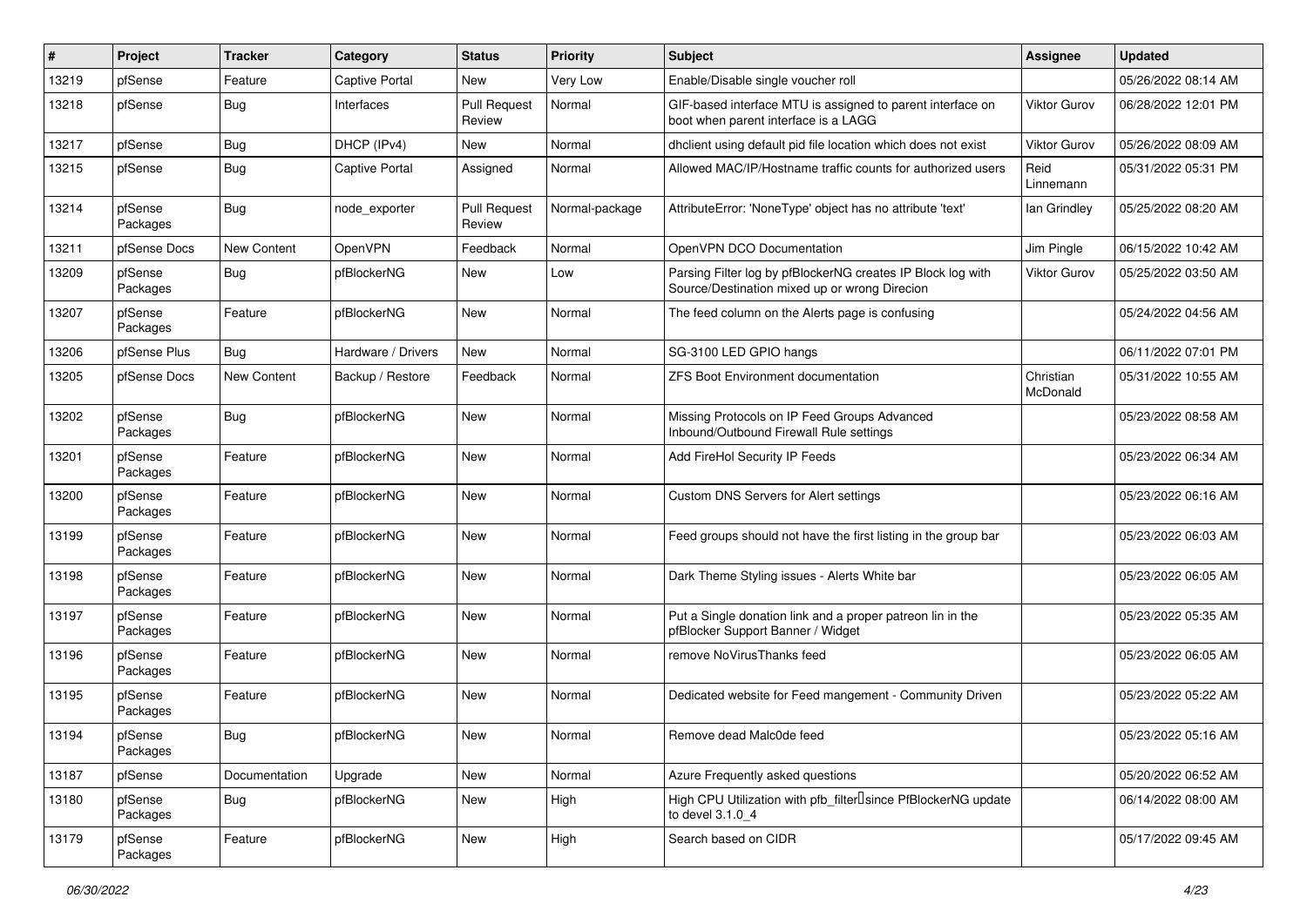| $\vert$ # | Project             | <b>Tracker</b> | Category           | <b>Status</b>                 | <b>Priority</b> | <b>Subject</b>                                                                                                                         | <b>Assignee</b>       | <b>Updated</b>      |
|-----------|---------------------|----------------|--------------------|-------------------------------|-----------------|----------------------------------------------------------------------------------------------------------------------------------------|-----------------------|---------------------|
| 13168     | pfSense             | Feature        | Dashboard          | New                           | Low             | Multiple Dashboard views for a single user                                                                                             |                       | 05/16/2022 07:53 AM |
| 13167     | pfSense             | Bug            | <b>Dynamic DNS</b> | <b>New</b>                    | Normal          | phpDynDNS: DigitalOcean ddns update fails (bad request,<br>invalid character '-' in request id)                                        |                       | 06/16/2022 09:30 PM |
| 13165     | pfSense             | Feature        | Dashboard          | <b>Pull Request</b><br>Review | Normal          | Feat: live update for Services dashboard widget                                                                                        |                       | 05/15/2022 01:48 AM |
| 13161     | pfSense             | Feature        | Web Interface      | New                           | Very Low        | FLASH PORT'S LED button, to help quickly find port that need<br>to be connected to patch&cable                                         |                       | 05/14/2022 06:35 AM |
| 13160     | pfSense<br>Packages | Feature        | Status Monitoring  | <b>Pull Request</b><br>Review | Normal          | Option to sort monitoring graph views                                                                                                  |                       | 05/13/2022 12:06 PM |
| 13159     | pfSense             | Todo           | Web Interface      | New                           | Very Low        | Decrease distance between img-buttons in webGUI to<br>eliminate mistake entry                                                          |                       | 05/14/2022 06:52 AM |
| 13158     | pfSense             | <b>Bug</b>     | Web Interface      | New                           | Normal          | Input validation error when applying limiter changes                                                                                   |                       | 05/14/2022 05:32 PM |
| 13156     | pfSense<br>Packages | Regression     | pfBlockerNG        | <b>New</b>                    | Normal          | pfBlockerNG IP block stats do not work                                                                                                 |                       | 06/29/2022 07:00 AM |
| 13154     | pfSense<br>Packages | <b>Bug</b>     | pfBlockerNG        | Confirmed                     | Normal          | pfBlocker causing excessive CPU load                                                                                                   |                       | 06/28/2022 01:14 PM |
| 13144     | pfSense             | Bug            | Rules / NAT        | New                           | Very Low        | Firewall rule entries can get out of sync when entries are<br>deleted while other administrators are editing entries<br>simultaneously |                       | 05/10/2022 07:26 AM |
| 13141     | pfSense<br>Packages | Bug            | squidguard         | New                           | Normal          | wrong page squidguard block                                                                                                            |                       | 05/09/2022 05:33 PM |
| 13138     | pfSense<br>Packages | Feature        | pfBlockerNG        | <b>New</b>                    | Normal          | DNS over HTTPS/TLS Blocking should be removed from<br>SafeSearch                                                                       |                       | 05/07/2022 02:52 AM |
| 13137     | pfSense<br>Packages | Feature        | pfBlockerNG        | <b>New</b>                    | Normal          | ckuethe/doh-blocklist.txt add to DoH feeds                                                                                             |                       | 05/07/2022 02:39 AM |
| 13136     | pfSense<br>Packages | Feature        | pfBlockerNG        | New                           | Normal          | Add crypt0rr DNS-over-HTTPS (DOH) provider list feeds                                                                                  |                       | 05/07/2022 02:27 AM |
| 13135     | pfSense<br>Packages | Feature        | pfBlockerNG        | New                           | Normal          | Add dibdot DoH-IP-blocklists feeds                                                                                                     | <b>Viktor Gurov</b>   | 05/08/2022 01:50 AM |
| 13132     | pfSense             | <b>Bug</b>     | Backup / Restore   | <b>New</b>                    | Normal          | Two SSHDATA Sections in Restored Config Breaks Unit                                                                                    | Jim Pingle            | 06/29/2022 07:53 AM |
| 13128     | pfSense<br>Packages | Bug            | Zabbix             | New                           | Normal          | Zabbix Agent 6: HA Server Setup                                                                                                        |                       | 05/05/2022 01:55 AM |
| 13124     | pfSense             | Feature        | Web Interface      | <b>Pull Request</b><br>Review | Normal          | Option to wait for interface selection before displaying firewall<br>rules                                                             |                       | 06/28/2022 12:01 PM |
| 13115     | pfSense<br>Packages | <b>Bug</b>     | WireGuard          | Feedback                      | Normal          | WireGuard panic due to KBI changes in "'udp_tun_func_t()'                                                                              | Christian<br>McDonald | 05/15/2022 10:47 AM |
| 13114     | pfSense<br>Packages | <b>Bug</b>     | <b>BIND</b>        | Feedback                      | Normal          | BIND calls rndc in rc_stop when named is not running                                                                                   | <b>Stuart Wyatt</b>   | 05/04/2022 12:41 PM |
| 13110     | pfSense             | <b>Bug</b>     | CARP               | New                           | Very Low        | changing CARP VIP address does not update outbound NAT<br>interface IP                                                                 |                       | 05/03/2022 02:52 PM |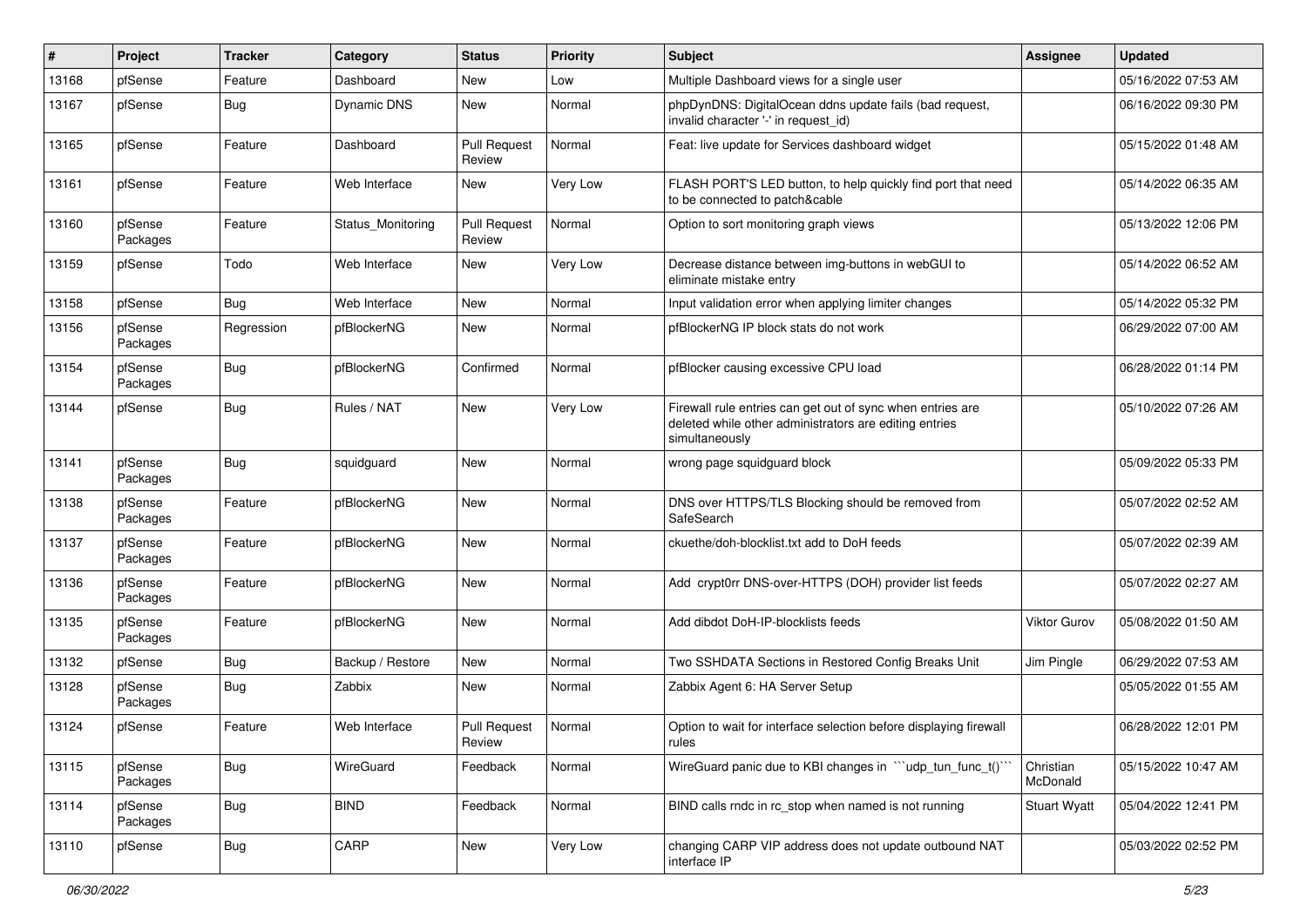| $\vert$ # | <b>Project</b>      | <b>Tracker</b> | Category                        | <b>Status</b>                 | Priority | <b>Subject</b>                                                                                                                          | <b>Assignee</b>     | <b>Updated</b>      |
|-----------|---------------------|----------------|---------------------------------|-------------------------------|----------|-----------------------------------------------------------------------------------------------------------------------------------------|---------------------|---------------------|
| 13108     | pfSense Docs        | Todo           | Installation /<br>Upgrades      | <b>New</b>                    | Normal   | ZFS filesystem implications                                                                                                             | Jim Pingle          | 04/27/2022 03:18 PM |
| 13102     | pfSense             | Bug            | <b>IPsec</b>                    | <b>New</b>                    | Normal   | Deleting an IPSec tunnel doesn't destroy the SA (SADs/SPDs),<br>causes crash in status ipsec.php                                        | <b>Viktor Gurov</b> | 06/28/2022 12:01 PM |
| 13098     | pfSense<br>Packages | Bug            | haproxy                         | Feedback                      | Low      | HAProxy Virtual IP broken link under Frontend setup                                                                                     |                     | 04/27/2022 08:35 AM |
| 13096     | pfSense<br>Packages | Feature        | Snort                           | Feedback                      | Normal   | Improve robustness of Snort Rules Update Log size limitation<br>logic                                                                   | <b>Bill Meeks</b>   | 04/25/2022 12:22 PM |
| 13095     | pfSense<br>Packages | <b>Bug</b>     | Snort                           | Feedback                      | Normal   | Snort VRT change in Shared Object Rules path name results<br>in failure to extract and update Snort Shared Object Rules<br>when enabled | <b>Bill Meeks</b>   | 04/25/2022 12:22 PM |
| 13094     | pfSense             | Feature        | Packet Capture                  | <b>Pull Request</b><br>Review | Normal   | Allow packet capture filtering in tagged packets                                                                                        | Marcos<br>Mendoza   | 04/24/2022 06:06 PM |
| 13093     | pfSense             | Bug            | Authentication                  | In Progress                   | Normal   | LDAP authentication fails with extended query and RFC2307<br>group lookups enabled                                                      | Chris Linstruth     | 06/28/2022 06:09 PM |
| 13091     | pfSense             | Feature        | OpenVPN                         | New                           | Normal   | RFE: Ability to specify the order of OpenVPN Authentication<br>servers                                                                  |                     | 04/22/2022 04:30 PM |
| 13090     | pfSense             | <b>Bug</b>     | OpenVPN                         | <b>New</b>                    | Normal   | OpenVPN: do not use legacy deprecated netbios settings                                                                                  | Jim Pingle          | 04/22/2022 11:19 AM |
| 13089     | pfSense             | Bug            | OpenVPN                         | <b>New</b>                    | Normal   | OpenVPN: fix some netbios options were preserved even if teh<br>Netbios option was unchecked                                            | Jim Pingle          | 04/22/2022 11:06 AM |
| 13088     | pfSense             | <b>Bug</b>     | OpenVPN                         | New                           | Normal   | OpenVPN Client Overrides: properly hide/show form fields                                                                                | Jim Pingle          | 06/08/2022 09:15 AM |
| 13087     | pfSense             | <b>Bug</b>     | <b>OpenVPN</b>                  | New                           | Normal   | OpenVPN Server: hide WINS servers list when netbios option<br>is unchecked while WINS servers is checked                                |                     | 04/22/2022 10:29 AM |
| 13085     | pfSense             | Feature        | OpenVPN                         | <b>Pull Request</b><br>Review | Normal   | OpenVPN: expose NBDD servers in GUI + fix GUI bugs                                                                                      | Jim Pingle          | 04/22/2022 11:09 AM |
| 13076     | pfSense             | <b>Bug</b>     | Gateway Monitoring              | <b>New</b>                    | Normal   | Marking a gateway as down does not affect IPsec entries using<br>gateway groups                                                         |                     | 06/28/2022 12:01 PM |
| 13074     | pfSense Plus        | <b>Bug</b>     | Cryptographic<br>Modules        | New                           | Normal   | AES-GCM with SafeXcel on Netgate 2100 causes MBUF<br>overload                                                                           |                     | 06/12/2022 11:14 AM |
| 13073     | pfSense<br>Packages | Bug            | Squid                           | <b>New</b>                    | Normal   | ClamAV - clamd dies with high CPU load and thus the C-ICAP<br>of squid-reverse proxy causes http:500 errors                             |                     | 04/19/2022 05:38 AM |
| 13072     | pfSense             | Feature        | <b>Traffic Shaper</b><br>(ALTQ) | <b>Pull Request</b><br>Review | Very Low | Matching background/font colors of queue values with dark<br>theme.                                                                     |                     | 04/19/2022 07:32 AM |
| 13068     | pfSense             | <b>Bug</b>     | Aliases / Tables                | <b>New</b>                    | Normal   | Error loading rules when URL Table IPs content is empty                                                                                 |                     | 04/17/2022 09:07 PM |
| 13067     | pfSense             | Bug            | <b>FilterDNS</b>                | New                           | Normal   | filterdns resolve interval is twice the intended value                                                                                  |                     | 04/17/2022 07:45 PM |
| 13063     | pfSense<br>Packages | Feature        | Cellular                        | <b>Pull Request</b><br>Review | Normal   | Cellular package shall support more modems and NMEA port                                                                                |                     | 05/06/2022 02:38 PM |
| 13058     | pfSense             | Todo           | Rules / NAT                     | <b>New</b>                    | Normal   | Add static routes and directly connected networks back to<br>policy route negation rules                                                |                     | 04/13/2022 08:05 AM |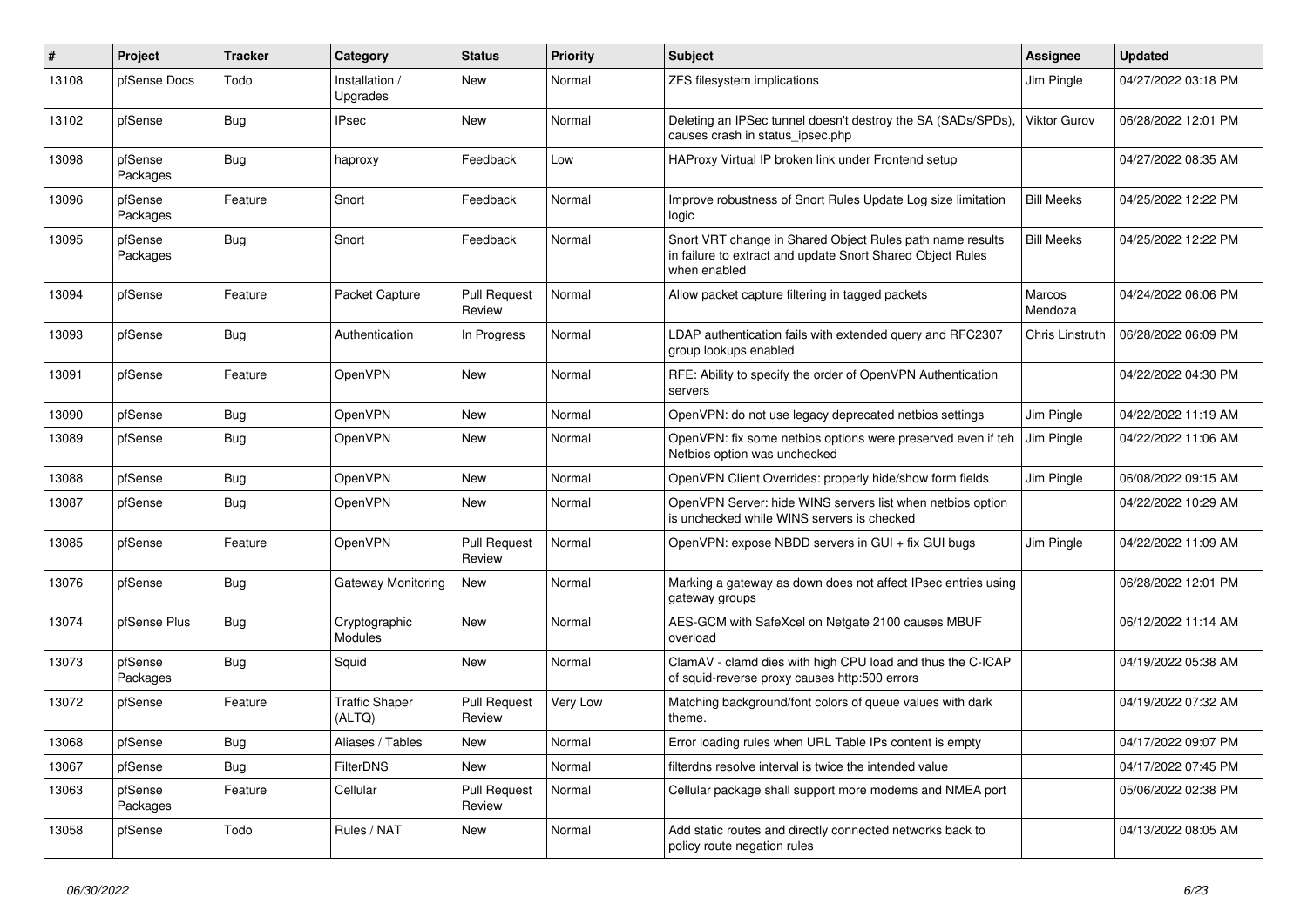| #     | Project             | <b>Tracker</b> | Category                        | <b>Status</b>                 | <b>Priority</b> | Subject                                                                                                            | Assignee          | <b>Updated</b>      |
|-------|---------------------|----------------|---------------------------------|-------------------------------|-----------------|--------------------------------------------------------------------------------------------------------------------|-------------------|---------------------|
| 13054 | pfSense             | Feature        | Package System                  | New                           | Normal          | Package plugin hook for web server configuration stanzas                                                           | Jim Pingle        | 04/12/2022 03:04 PM |
| 13053 | pfSense<br>Packages | <b>Bug</b>     | <b>ACME</b>                     | New                           | Normal          | LoopiaAPI error handling                                                                                           |                   | 05/05/2022 10:58 AM |
| 13051 | pfSense             | <b>Bug</b>     | <b>Traffic Shaper</b><br>(ALTQ) | New                           | Normal          | Firewall traffic shaper by interface selection unknow                                                              |                   | 04/12/2022 07:03 AM |
| 13046 | pfSense             | Bug            | Rules / NAT                     | New                           | Normal          | Floating rule applied to IPv6 interface with a SLAAC DHCPv6<br>gateway reports error on boot                       |                   | 04/11/2022 09:50 AM |
| 13045 | pfSense<br>Packages | Bug            | WireGuard                       | New                           | Normal          | Firewall floating rules ignore WireGuard traffic                                                                   |                   | 04/11/2022 09:40 AM |
| 13044 | pfSense<br>Packages | Feature        | Mail report                     | New                           | Normal          | Customized reporting                                                                                               |                   | 04/11/2022 09:22 AM |
| 13043 | pfSense<br>Packages | <b>Bug</b>     | WireGuard                       | New                           | Normal          | OSPF over Wireguard interface doesn't populate neighbors<br>after reboot                                           |                   | 04/11/2022 09:22 AM |
| 13039 | pfSense<br>Packages | Feature        | AWS VPC                         | New                           | Normal          | Handle transit gateway VPNs in the AWS VPN wizard                                                                  |                   | 04/11/2022 07:31 AM |
| 13034 | pfSense<br>Packages | <b>Bug</b>     | Zabbix                          | Feedback                      | Normal          | Zabbix6 Agent and Proxy fail to set the PSK from the web GUI<br>in its conf files                                  | Viktor Gurov      | 04/06/2022 11:59 AM |
| 13022 | pfSense<br>Packages | <b>Bug</b>     | haproxy                         | Feedback                      | Normal          | HAProxy - Sub Frontends ignore Client verification CA<br>certificates                                              |                   | 04/06/2022 12:55 PM |
| 13020 | pfSense Docs        | Todo           | <b>Firewall Rules</b>           | New                           | Normal          | easyrule command documentation should document<br>permissible wildcards                                            | Jim Pingle        | 04/04/2022 08:01 AM |
| 13018 | pfSense<br>Packages | <b>Bug</b>     | pfBlockerNG                     | New                           | Normal          | TLD and DNSBL Safesearch DOH conflict disables TLD block<br>when conflicting DOH FQDN is deselected or whitelisted |                   | 04/01/2022 05:59 PM |
| 13017 | pfSense             | Feature        | Packet Capture                  | New                           | Normal          | Packet capture: add preview results while capture is running                                                       |                   | 04/09/2022 11:08 AM |
| 13016 | pfSense Docs        | New Content    | Virtualization                  | New                           | Normal          | Workaround for bandwith issues since 2.6 when installed in<br>Hyper-V                                              |                   | 04/01/2022 01:06 PM |
| 13014 | pfSense             | Bug            | <b>IPsec</b>                    | <b>New</b>                    | Normal          | Charon.vici can get in a bad state                                                                                 | Mateusz Guzik     | 06/28/2022 12:01 PM |
| 13009 | pfSense             | Feature        | OpenVPN                         | New                           | Normal          | Add option for multiple remote addresses to OpenVPN Client                                                         |                   | 03/31/2022 12:42 PM |
| 13003 | pfSense             | Bug            | Hardware / Drivers              | <b>New</b>                    | Normal          | Malicious Driver Detection event on ixl driver                                                                     |                   | 06/25/2022 05:00 PM |
| 13002 | pfSense<br>Packages | Regression     | <b>BIND</b>                     | Feedback                      | Normal          | BIND 9.16_13 could not find existing DNSSEC keys at<br>/cf/named/etc/namedb/keys due to directory change           | Viktor Gurov      | 03/31/2022 12:14 PM |
| 13000 | pfSense             | <b>Bug</b>     | <b>IPsec</b>                    | New                           | Low             | IPsec AES-GCM encryption algorithm "Key Length" field<br>should be labeled "ICV Length"                            |                   | 03/30/2022 07:40 AM |
| 12982 | pfSense<br>Packages | Bug            | FreeRADIUS                      | New                           | Normal          | FreeRadius RadReply table entries missing from pf                                                                  |                   | 06/19/2022 05:38 PM |
| 12980 | pfSense Docs        | Todo           | OpenVPN                         | Feedback                      | Normal          | Add warnings against OpenVPN Shared Key mode                                                                       | Jim Pingle        | 03/24/2022 02:11 PM |
| 12979 | pfSense<br>Packages | <b>Bug</b>     | Snort                           | <b>Pull Request</b><br>Review | High            | Snort Rules Update Process Using Deprecated FreeBSD<br><b>Subdirectory Name</b>                                    | <b>Bill Meeks</b> | 03/24/2022 09:02 AM |
| 12978 | pfSense Docs        | Correction     | Monitoring                      | New                           | Normal          | Correction to iftop section of Monitoring Bandwidth Usage                                                          | Jim Pingle        | 03/23/2022 11:18 AM |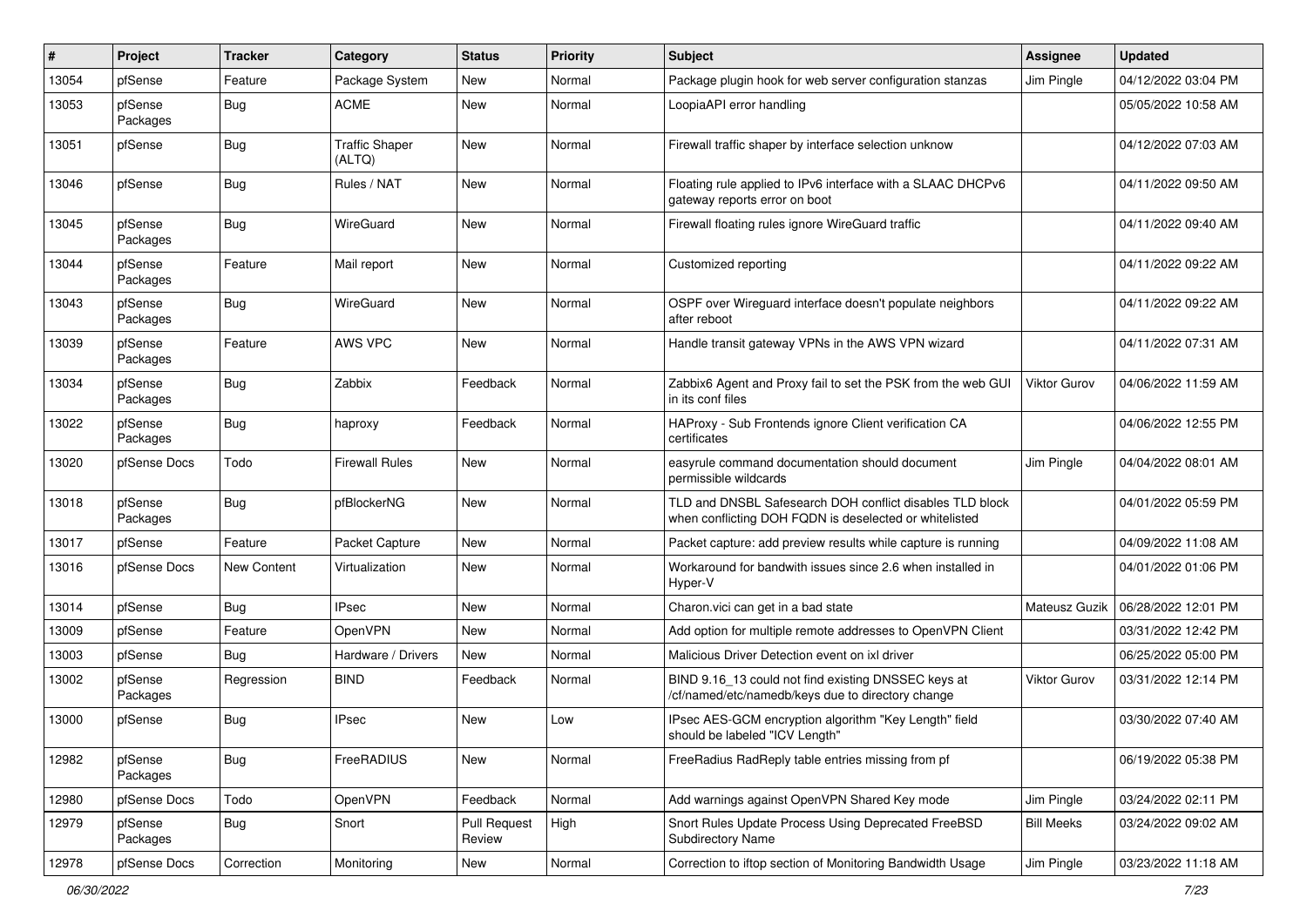| #     | Project             | <b>Tracker</b> | Category                                 | <b>Status</b>                 | <b>Priority</b> | Subject                                                                                       | Assignee              | <b>Updated</b>      |
|-------|---------------------|----------------|------------------------------------------|-------------------------------|-----------------|-----------------------------------------------------------------------------------------------|-----------------------|---------------------|
| 12974 | pfSense Plus        | <b>Bug</b>     | Installer                                | <b>New</b>                    | Normal          | Typing anything into 1100/2100 recovery installer causes<br>process to stop                   |                       | 06/05/2022 04:10 PM |
| 12965 | pfSense<br>Packages | <b>Bug</b>     | <b>FRR</b>                               | <b>Pull Request</b><br>Review | Normal          | FRR BFD peer configuration is handled incorrectly in some<br>cases                            | <b>Viktor Gurov</b>   | 03/22/2022 08:04 AM |
| 12963 | pfSense<br>Packages | Feature        | Nmap                                     | Feedback                      | Normal          | Run nmap scans in the background                                                              | Jim Pingle            | 06/06/2022 06:55 PM |
| 12960 | pfSense             | <b>Bug</b>     | Installer                                | New                           | Normal          | VGA installer image defaults to serial console, serial console is<br>default in GUI settings  |                       | 06/28/2022 12:01 PM |
| 12959 | pfSense             | <b>Bug</b>     | DHCP (IPv4)                              | Feedback                      | Normal          | dhcplease process wrongly update host file if client-hostname<br>is empty                     |                       | 03/28/2022 10:26 AM |
| 12956 | pfSense<br>Packages | <b>Bug</b>     | Suricata                                 | Confirmed                     | Normal          | suricata fails to use pcre in SID management (e.g.<br>dropsid.conf)                           |                       | 04/05/2022 12:52 PM |
| 12951 | pfSense<br>Packages | <b>Bug</b>     | <b>FRR</b>                               | Feedback                      | Normal          | FRR cannot remove IPv6 routes                                                                 |                       | 03/22/2022 09:24 PM |
| 12950 | pfSense             | <b>Bug</b>     | Routing                                  | New                           | Normal          | OpenVPN as default gateway does not get set at boot time                                      |                       | 04/09/2022 05:46 PM |
| 12947 | pfSense             | <b>Bug</b>     | DHCP (IPv6)                              | Pull Request<br>Review        | Normal          | DHCP6 client does not take any action if the interface IPv6<br>address changes during renewal |                       | 06/28/2022 12:01 PM |
| 12942 | pfSense             | <b>Bug</b>     | Gateways                                 | New                           | Normal          | Code to kill states for old gateway when reconnecting an<br>interface is incorrect            | Jim Pingle            | 06/28/2022 12:01 PM |
| 12938 | pfSense             | <b>Bug</b>     | IPv6 Router<br>Advertisements<br>(RADVD) | New                           | Normal          | MaxRtrAdvInterval would allow stale DNS servers to be<br>deleted faster                       |                       | 03/12/2022 09:37 AM |
| 12932 | pfSense<br>Packages | Feature        | pfBlockerNG                              | New                           | High            | pfblockerng per user whitelist                                                                |                       | 03/11/2022 11:08 AM |
| 12927 | pfSense             | Bug            | OpenVPN                                  | New                           | Normal          | OpenVPN with OCSP enabled allows connections with<br>revoked certificates                     |                       | 03/24/2022 08:22 AM |
| 12926 | pfSense             | <b>Bug</b>     | Interfaces                               | Feedback                      | Normal          | Changing LAGG type on CARP interfaces makes VIPs go to<br>an "init" State                     |                       | 03/10/2022 10:52 AM |
| 12924 | pfSense<br>Packages | <b>Bug</b>     | WireGuard                                | New                           | Normal          | DNS Resolver WireGuard ACL Inconsistency                                                      | Christian<br>McDonald | 04/10/2022 10:36 AM |
| 12922 | pfSense             | <b>Bug</b>     | DHCP (IPv4)                              | New                           | Normal          | Classless static routes received on DHCP WAN can override<br>chosen default gateway           |                       | 03/28/2022 10:08 AM |
| 12920 | pfSense             | Bug            | Gateway Monitoring                       | <b>Pull Request</b><br>Review | Normal          | Gateway behavior differs when the gateway does not exist in<br>config.xml                     | Viktor Gurov          | 06/28/2022 12:01 PM |
| 12918 | pfSense<br>Packages | Feature        | pfBlockerNG                              | New                           | Normal          | pfBlockerNG-devel changes from xmlrpc sync do not take<br>effect immediately                  |                       | 03/07/2022 02:29 PM |
| 12916 | pfSense<br>Packages | <b>Bug</b>     | pfBlockerNG                              | New                           | Normal          | pfBlockerNG-devel cron job does not trigger xmlrpc sync                                       | Viktor Gurov          | 04/11/2022 12:55 PM |
| 12909 | pfSense<br>Packages | Feature        | Suricata                                 | New                           | Normal          | Convert Suricata GeoIP Lookup feature on ALERTS tab to use<br>local GeoIP2 database           | Viktor Gurov          | 03/07/2022 08:28 AM |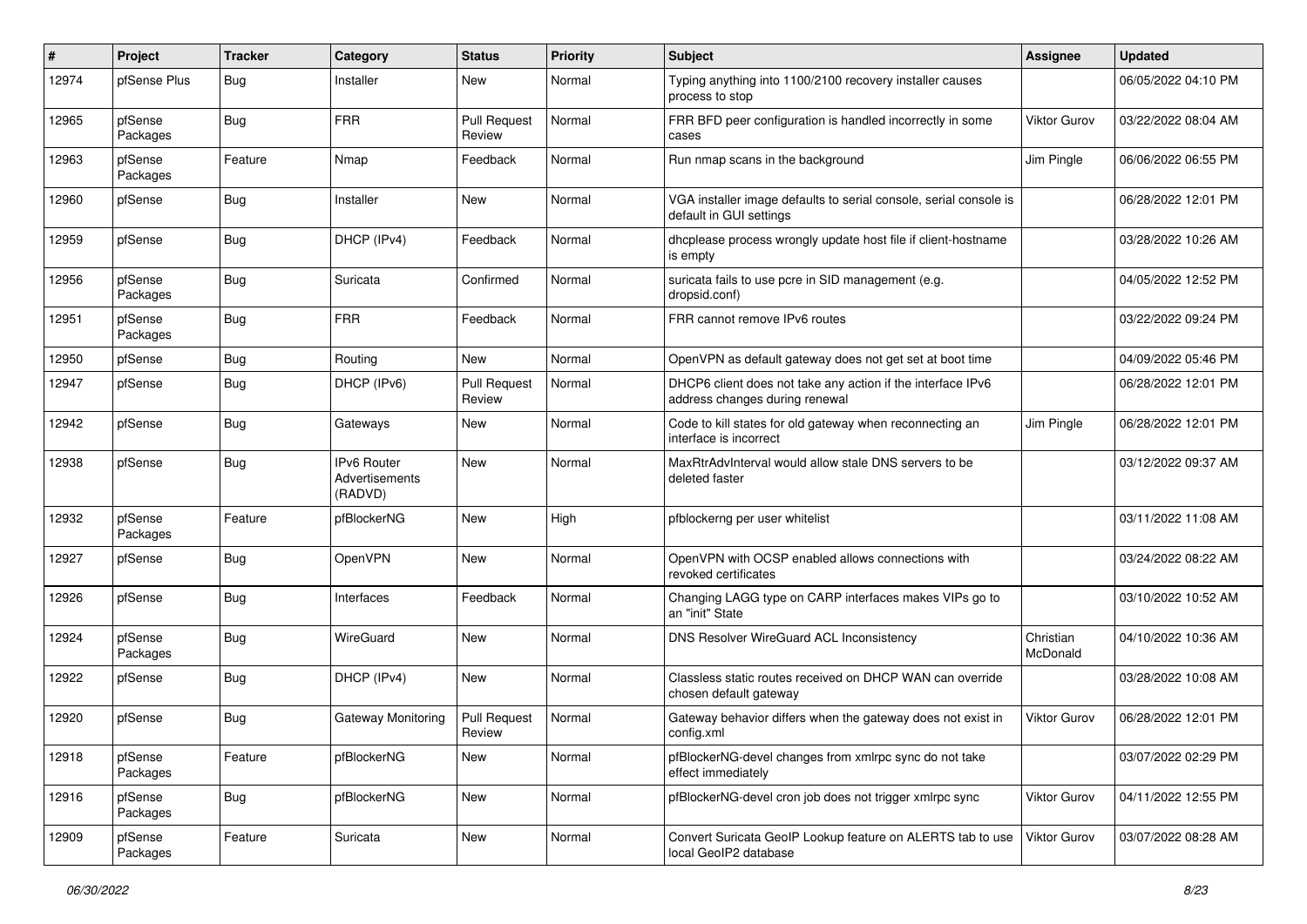| ∦     | Project             | <b>Tracker</b> | Category                        | <b>Status</b> | <b>Priority</b> | <b>Subject</b>                                                                                        | Assignee            | <b>Updated</b>      |
|-------|---------------------|----------------|---------------------------------|---------------|-----------------|-------------------------------------------------------------------------------------------------------|---------------------|---------------------|
| 12907 | pfSense<br>Packages | <b>Bug</b>     | <b>PIMD</b>                     | Feedback      | Normal          | PIMD: Nonexistent interfaces should be hidden/disabled in<br>pimd.conf before bringing up the service |                     | 03/07/2022 03:51 PM |
| 12905 | pfSense             | Bug            | Web Interface                   | New           | Normal          | Add VLAN Re-assignment to Import Interface Mismatch Wizard                                            |                     | 03/07/2022 08:05 AM |
| 12903 | pfSense             | Feature        | <b>Notifications</b>            | New           | Normal          | alternative authentication methods for email notifications?                                           |                     | 03/07/2022 07:52 AM |
| 12899 | pfSense<br>Packages | <b>Bug</b>     | Suricata                        | <b>New</b>    | Normal          | Suricata doesn't honor Pass List                                                                      |                     | 03/04/2022 01:22 PM |
| 12894 | pfSense Plus        | Bug            | Certificates                    | <b>New</b>    | Low             | duplicating freshly created certificates through refreshing                                           |                     | 03/03/2022 02:35 PM |
| 12889 | pfSense<br>Packages | Feature        | <b>FRR</b>                      | New           | Normal          | FRR GUI add set ipv6 next-hop global                                                                  |                     | 03/02/2022 06:10 AM |
| 12888 | pfSense             | <b>Bug</b>     | Rules / NAT                     | <b>New</b>    | Normal          | pfSense sends un-NATed packets during OpenVPN startup                                                 |                     | 03/01/2022 03:13 PM |
| 12883 | pfSense Docs        | Todo           | <b>DNS</b>                      | New           | Normal          | Feedback on Services - DNS Resolver - Host Overrides                                                  |                     | 02/28/2022 07:54 PM |
| 12882 | pfSense<br>Packages | Feature        | pfBlockerNG                     | Feedback      | Normal          | Add the option to specify CURLOPT_INTERFACE in<br>pfBlockerNG IPv4/IPv6 lists                         |                     | 03/24/2022 11:16 AM |
| 12878 | pfSense             | <b>Bug</b>     | <b>Traffic Shaper</b><br>(ALTQ) | Incomplete    | Normal          | Traffic shaping by interface, route queue bandwidth inbound,<br>out by a large factor.                |                     | 06/06/2022 07:03 AM |
| 12877 | pfSense             | Bug            | <b>Dynamic DNS</b>              | Feedback      | Normal          | Cloudflare DynDNS fails to update more than two addresses                                             |                     | 05/29/2022 06:56 PM |
| 12875 | pfSense             | Bug            | Package System                  | New           | Normal          | Import zabbix-agent6 and zabbix-proxy6 from FreeBSD Ports                                             |                     | 05/28/2022 06:50 PM |
| 12874 | pfSense             | Feature        | OpenVPN                         | <b>New</b>    | Normal          | OpenVPN RADIUS Framed-Pool                                                                            |                     | 02/25/2022 02:24 PM |
| 12869 | pfSense<br>Packages | Bug            | <b>BIND</b>                     | Feedback      | Normal          | Bind DNS Package AAAA filtering Broken on new ZFS Installs                                            | Viktor Gurov        | 03/09/2022 12:38 PM |
| 12865 | pfSense<br>Packages | Todo           | <b>RRD Summary</b>              | Feedback      | Normal          | <b>RRD Summary improvements</b>                                                                       | <b>Viktor Gurov</b> | 03/04/2022 12:20 PM |
| 12863 | pfSense             | Feature        | Authentication                  | New           | Very Low        | dynamically tune sha512crypt rounds                                                                   | Jim Pingle          | 03/19/2022 12:53 PM |
| 12861 | pfSense Docs        | Correction     | Hardware                        | <b>New</b>    | Normal          | pfSense hardware tuning guide references obsolete interface<br>loader variable & buffer limits        |                     | 02/23/2022 05:31 PM |
| 12860 | pfSense<br>Packages | Feature        | New Package<br>Request          | New           | Normal          | add mmc-utils package to all images                                                                   |                     | 02/24/2022 07:18 AM |
| 12859 | pfSense<br>Packages | Feature        | Zabbix                          | New           | Normal          | Add Zabbix 6.0 LTS (agent and proxy) packages                                                         |                     | 02/23/2022 07:11 AM |
| 12857 | pfSense             | <b>Bug</b>     | Gateways                        | New           | Normal          | Firewall gateway goes away when making changes to Bridge0<br>device                                   |                     | 02/27/2022 11:20 AM |
| 12853 | pfSense             | Bug            | <b>NAT Reflection</b>           | Feedback      | High            | Network Address Translation - Pure NAT pfsense freeze after<br>reboot                                 |                     | 02/22/2022 08:40 AM |
| 12850 | pfSense             | <b>Bug</b>     | Routing                         | New           | Low             | Console error during boot: "route: route has not been found"                                          |                     | 02/22/2022 08:27 AM |
| 12849 | pfSense             | <b>Bug</b>     | <b>Operating System</b>         | <b>New</b>    | Normal          | pfsync kernel crash on reboot                                                                         | Mateusz Guzik       | 02/22/2022 02:02 PM |
| 12848 | pfSense             | Feature        | Dynamic DNS                     | New           | Normal          | Evaluation of the DynDNS "Result Match" string                                                        |                     | 02/22/2022 02:01 AM |
| 12845 | pfSense<br>Packages | <b>Bug</b>     | softflowd                       | New           | Normal          | softflowd wrong vlan tag                                                                              |                     | 02/21/2022 10:40 AM |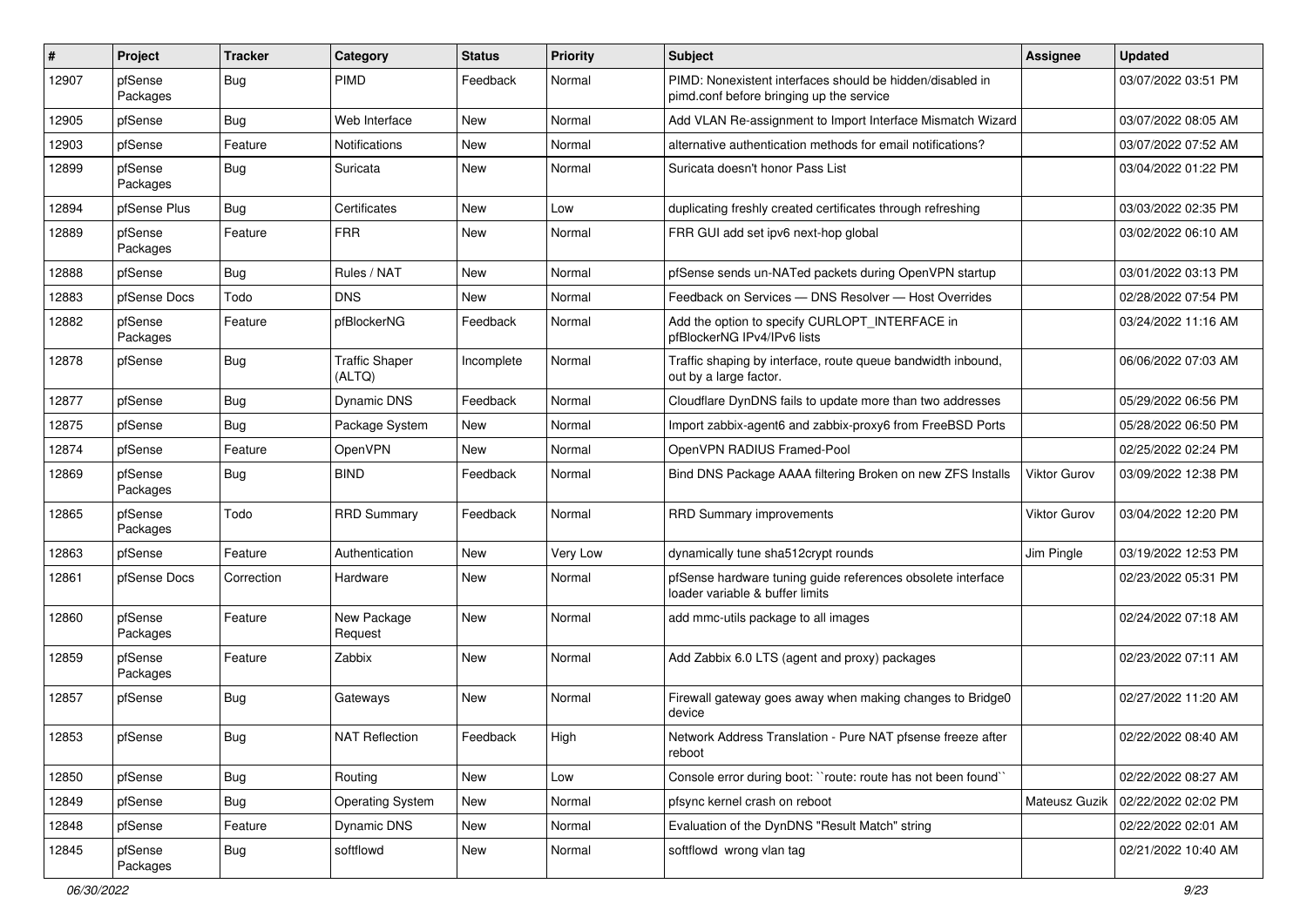| #     | Project             | <b>Tracker</b> | Category                            | <b>Status</b>                 | <b>Priority</b> | <b>Subject</b>                                                                                                                        | <b>Assignee</b>   | <b>Updated</b>      |
|-------|---------------------|----------------|-------------------------------------|-------------------------------|-----------------|---------------------------------------------------------------------------------------------------------------------------------------|-------------------|---------------------|
| 12832 | pfSense Plus        | Feature        | Hardware / Drivers                  | New                           | Very Low        | 6100 configurable Blinking Blue LED                                                                                                   |                   | 02/22/2022 07:30 AM |
| 12829 | pfSense             | <b>Bug</b>     | <b>Traffic Shaper</b><br>(Limiters) | Feedback                      | Normal          | Dummynet kernel module fails to load after upgrade.                                                                                   |                   | 03/17/2022 09:26 AM |
| 12828 | pfSense             | <b>Bug</b>     | <b>Wireless</b>                     | New                           | Normal          | pfSense keeps crashing (Fatal trap 12: page fault while in<br>kernel mode)                                                            |                   | 02/21/2022 07:55 AM |
| 12823 | pfSense             | <b>Bug</b>     | DHCP (IPv6)                         | New                           | Normal          | Multiple DHCP6 WAN connections PPPoE interface 'defached'<br>status                                                                   |                   | 02/18/2022 05:39 AM |
| 12822 | pfSense<br>Packages | <b>Bug</b>     | pfBlockerNG                         | <b>New</b>                    | Normal          | IPv4 Source ASN format not working                                                                                                    |                   | 02/18/2022 10:47 AM |
| 12821 | pfSense             | Regression     | Hardware / Drivers                  | Confirmed                     | Normal          | Intel e1000 driver (em & igb) cannot pass VLAN0 tagged<br>packets                                                                     |                   | 06/05/2022 08:23 AM |
| 12813 | pfSense             | Feature        | Installer                           | New                           | Low             | Recover extra data in the installer                                                                                                   |                   | 02/17/2022 07:52 AM |
| 12812 | pfSense<br>Packages | Feature        | arpwatch                            | New                           | Normal          | Would it be helpful if the FreeBSD net-mgmt/arpwatch port had<br>an option to use mail/dma for mail delivery?                         |                   | 02/16/2022 06:09 PM |
| 12811 | pfSense             | <b>Bug</b>     | Gateway Monitoring                  | <b>New</b>                    | Normal          | Services are not restarted when PPP interfaces connect                                                                                | Jim Pingle        | 06/30/2022 03:18 AM |
| 12806 | pfSense<br>Packages | Todo           | node exporter                       | New                           | Normal          | Update node_exporter to 1.3.1                                                                                                         |                   | 02/15/2022 05:26 PM |
| 12805 | pfSense Docs        | New Content    | General                             | New                           | Very Low        | Add documentation about what triggers a notfication                                                                                   |                   | 02/15/2022 05:10 PM |
| 12804 | pfSense Docs        | New Content    | General                             | <b>New</b>                    | Very Low        | Create Slack documentation                                                                                                            |                   | 02/15/2022 04:59 PM |
| 12797 | pfSense             | <b>Bug</b>     | UPnP/NAT-PMP                        | New                           | Normal          | UPnP+STUN forms invalid outbound NAT rules using the<br>external address discovered from STUN                                         |                   | 02/15/2022 01:01 PM |
| 12796 | pfSense             | Bug            | Upgrade                             | Confirmed                     | Normal          | 2.5.2 -> 2.6.0 upgrade segfaults if certain packages are<br>installed.                                                                |                   | 05/24/2022 07:43 AM |
| 12791 | pfSense Docs        | New Content    | Diagnostics                         | New                           | Normal          | Diagnostic Information for Support (pfSense)                                                                                          |                   | 02/13/2022 08:49 PM |
| 12789 | pfSense<br>Packages | Feature        | <b>ACME</b>                         | New                           | Very Low        | Show expiration date of certificates in the ACME package list                                                                         |                   | 02/14/2022 09:20 AM |
| 12787 | pfSense Docs        | Todo           | <b>IPsec</b>                        | <b>New</b>                    | Normal          | Feedback on pfSense Configuration Recipes - Routing<br>Internet Traffic Through a Site-to-Site IPsec Tunnel                           |                   | 02/11/2022 11:28 PM |
| 12782 | pfSense             | Todo           | Build / Release                     | <b>New</b>                    | Normal          | Disable compatibility flag                                                                                                            | <b>Brad Davis</b> | 06/28/2022 12:01 PM |
| 12774 | pfSense             | Bug            | Backup / Restore                    | New                           | Normal          | Picture widget image is not saved in backup                                                                                           |                   | 04/04/2022 04:48 AM |
| 12770 | pfSense Docs        | Todo           | <b>Firewall Rules</b>               | <b>Pull Request</b><br>Review | Normal          | Feedback on Firewall - Configuring firewall rules                                                                                     |                   | 06/27/2022 07:42 AM |
| 12768 | pfSense             | Feature        | Upgrade                             | New                           | Normal          | pfSense-repo: Make sure default config file exists                                                                                    |                   | 06/28/2022 12:01 PM |
| 12767 | pfSense<br>Packages | <b>Bug</b>     | Avahi                               | New                           | Normal          | 'Package radavahi-daemon does does not exist in current<br>pfSense version and it has been removed" message on<br>pfSense 2.7 restore |                   | 02/07/2022 11:28 AM |
| 12764 | pfSense             | <b>Bug</b>     | Gateways                            | <b>New</b>                    | Normal          | VTI gateway status is pending after assigning the VTI interface                                                                       |                   | 02/07/2022 05:41 AM |
| 12762 | pfSense             | <b>Bug</b>     | <b>IPsec</b>                        | New                           | Normal          | IPsec keep alive check ignores Child SA Start Action                                                                                  | Viktor Gurov      | 02/07/2022 11:21 AM |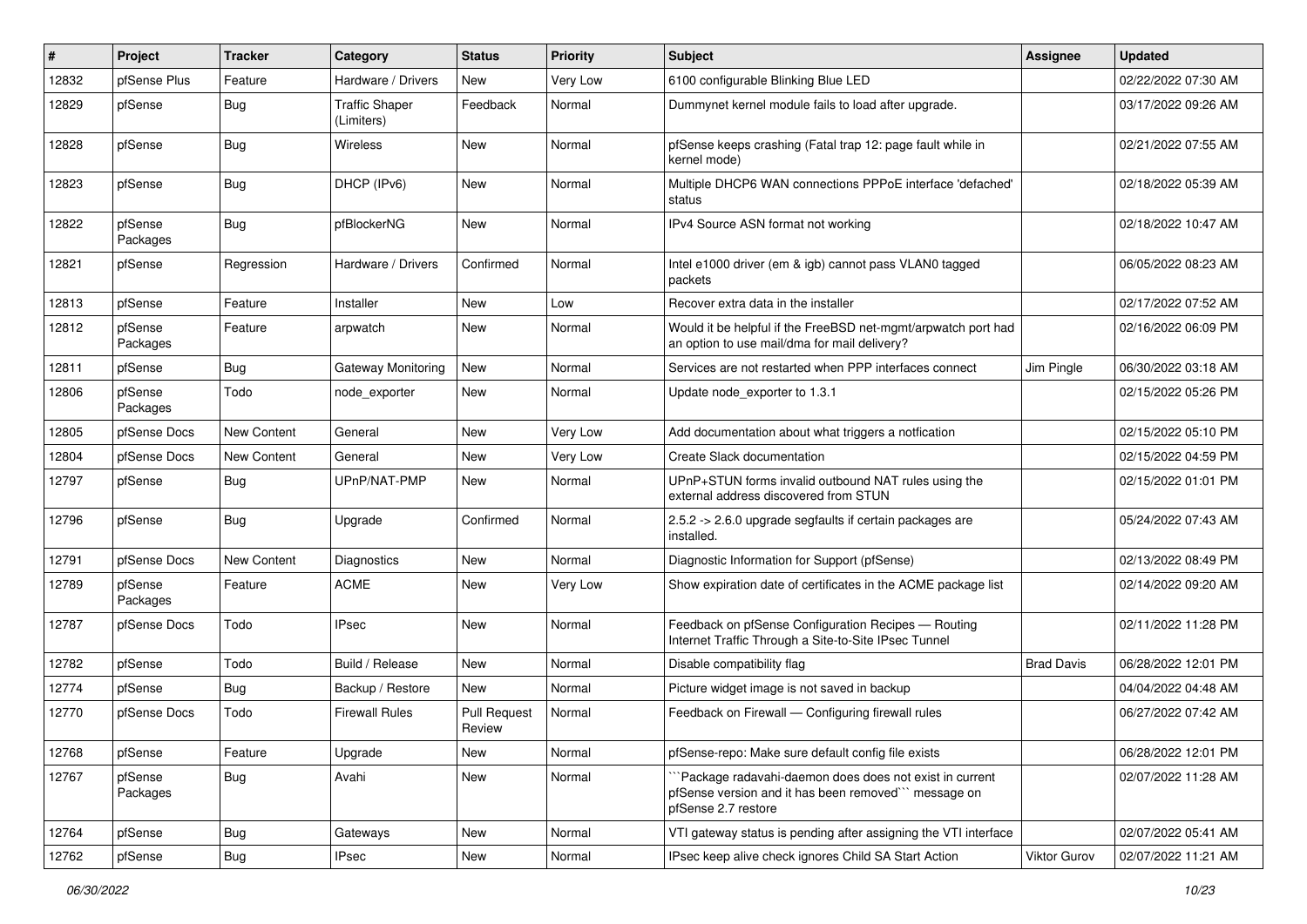| #     | Project             | <b>Tracker</b> | Category              | <b>Status</b>                 | <b>Priority</b> | <b>Subject</b>                                                                                                                                                          | <b>Assignee</b>       | <b>Updated</b>      |
|-------|---------------------|----------------|-----------------------|-------------------------------|-----------------|-------------------------------------------------------------------------------------------------------------------------------------------------------------------------|-----------------------|---------------------|
| 12760 | pfSense<br>Packages | <b>Bug</b>     | WireGuard             | <b>New</b>                    | Normal          | Link-local addresses disallowed on Wireguard interfaces                                                                                                                 | Christian<br>McDonald | 02/07/2022 03:50 AM |
| 12759 | pfSense Plus        | Bug            | Package System        | New                           | Very Low        | Proprietary packages link to non-existant or non-public github<br>pages                                                                                                 |                       | 02/09/2022 10:43 AM |
| 12757 | pfSense             | <b>Bug</b>     | <b>Diagnostics</b>    | <b>Pull Request</b><br>Review | Very Low        | Clean up /etc/inc/filter.inc use of pfctl -F                                                                                                                            |                       | 06/28/2022 12:01 PM |
| 12756 | pfSense Docs        | Todo           | WireGuard             | New                           | Normal          | Feedback on pfSense Configuration Recipes - WireGuard<br>Remote Access VPN Configuration Example                                                                        | Christian<br>McDonald | 05/31/2022 11:42 AM |
| 12751 | pfSense<br>Packages | <b>Bug</b>     | <b>FRR</b>            | New                           | Normal          | Improve FRR route restoration after gateway events                                                                                                                      |                       | 02/06/2022 11:07 PM |
| 12748 | pfSense<br>Packages | Feature        | Suricata              | <b>New</b>                    | Normal          | Suricata blocked page timestamp breakout to it's own sortable<br>column                                                                                                 |                       | 02/01/2022 12:06 PM |
| 12747 | pfSense             | <b>Bug</b>     | Logging               | <b>New</b>                    | Normal          | System log is filled by sshguard                                                                                                                                        |                       | 06/30/2022 05:21 AM |
| 12746 | pfSense             | Feature        | Interfaces            | New                           | High            | <b>IPoE</b> feature for WAN interface                                                                                                                                   |                       | 02/01/2022 01:42 AM |
| 12742 | pfSense<br>Packages | <b>Bug</b>     | FreeRADIUS            | Feedback                      | Normal          | freeRADIUS virtual-server-default: modules dailycounter,<br>monthlycounter, noresetcounter, expire_on_login in authorize<br>section prevent virtual server from loading |                       | 03/01/2022 12:45 PM |
| 12740 | pfSense             | <b>Bug</b>     | FreeBSD               | Incomplete                    | Normal          | panic: esp_input_cb: Unexpected address family                                                                                                                          |                       | 01/27/2022 01:19 PM |
| 12737 | pfSense             | <b>Bug</b>     | Certificates          | <b>New</b>                    | Normal          | CApath is not defined by default in curl                                                                                                                                |                       | 06/28/2022 12:01 PM |
| 12736 | pfSense<br>Packages | Feature        | pfBlockerNG           | New                           | Low             | Allow custom cron intervals                                                                                                                                             |                       | 01/30/2022 08:55 PM |
| 12734 | pfSense             | Bug            | Web Interface         | Incomplete                    | Low             | Long hostname breaks DHCP leases layout                                                                                                                                 |                       | 01/31/2022 01:03 PM |
| 12732 | pfSense<br>Packages | <b>Bug</b>     | squidguard            | New                           | High            | Squid https filtering squidguard acl target list - erratic behaviour                                                                                                    |                       | 01/26/2022 09:11 AM |
| 12730 | pfSense             | Bug            | <b>Captive Portal</b> | New                           | Normal          | RADIUS accounting does not work if WAN is down                                                                                                                          |                       | 01/26/2022 05:13 AM |
| 12726 | pfSense             | Bug            | Authentication        | New                           | Normal          | LDAP select container button auto populate                                                                                                                              |                       | 01/25/2022 01:48 PM |
| 12720 | pfSense             | <b>Bug</b>     | Rules / NAT           | <b>Pull Request</b><br>Review | Normal          | Hide the "tag" field on non-floating tabs                                                                                                                               | <b>Viktor Gurov</b>   | 01/24/2022 03:11 PM |
| 12717 | pfSense<br>Packages | Todo           | Squid                 | <b>New</b>                    | Normal          | Squid 5.x Branch                                                                                                                                                        |                       | 01/25/2022 06:24 PM |
| 12715 | pfSense             | <b>Bug</b>     | Authentication        | <b>New</b>                    | Normal          | Long system startup time when LDAP is configured and<br>unavailable during startup.                                                                                     | Christian<br>McDonald | 01/24/2022 05:50 AM |
| 12711 | pfSense<br>Packages | Feature        | Telegraf              | New                           | Normal          | Add InfluxDB V2 support                                                                                                                                                 |                       | 01/21/2022 02:54 AM |
| 12708 | pfSense             | <b>Bug</b>     | Aliases / Tables      | New                           | Normal          | alias with non resolving DNS entry breaks underlying pf table                                                                                                           |                       | 02/20/2022 06:13 PM |
| 12706 | pfSense<br>Packages | <b>Bug</b>     | pfBlockerNG           | Feedback                      | Normal          | pfBlockerNG and unbound does not work after switching /var to<br>RAM disk                                                                                               | Viktor Gurov          | 03/24/2022 10:47 AM |
| 12705 | pfSense             | <b>Bug</b>     | <b>IPsec</b>          | Incomplete                    | Normal          | ECDSA certificate does not work for IPSec VPN phase 1                                                                                                                   |                       | 01/24/2022 03:22 PM |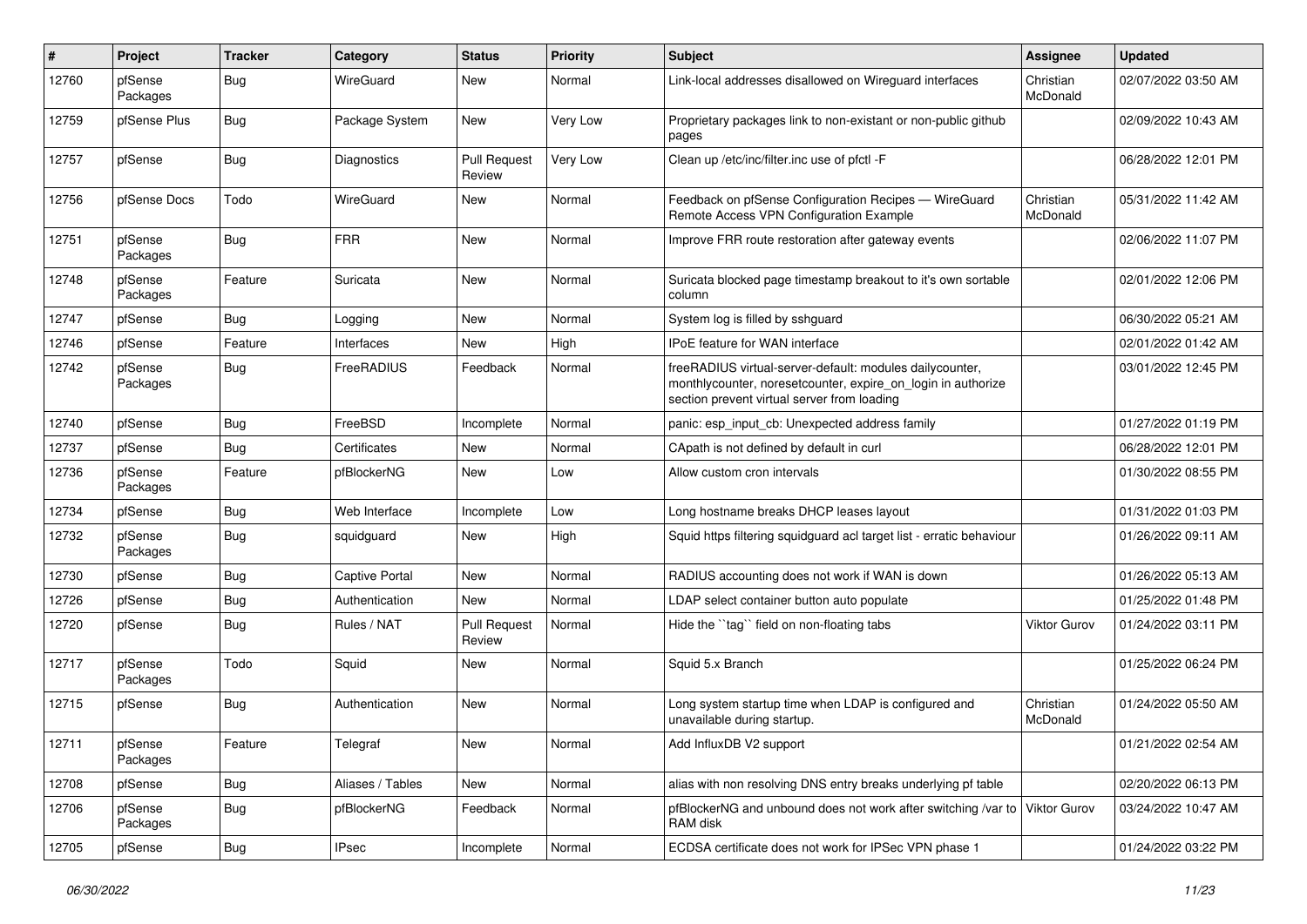| #     | Project             | <b>Tracker</b> | Category               | <b>Status</b>                 | <b>Priority</b> | Subject                                                                                                   | <b>Assignee</b>       | <b>Updated</b>      |
|-------|---------------------|----------------|------------------------|-------------------------------|-----------------|-----------------------------------------------------------------------------------------------------------|-----------------------|---------------------|
| 12683 | pfSense<br>Packages | <b>Bug</b>     | Snort                  | Feedback                      | Normal          | snort get vpns list() does not include OpenVPN CSO                                                        | Viktor Gurov          | 02/15/2022 10:47 AM |
| 12679 | pfSense             | Feature        | Interfaces             | New                           | Normal          | Remind user to update DHCPv6 range when changing<br>interface IPv6 prefix                                 |                       | 01/12/2022 07:36 AM |
| 12676 | pfSense             | Feature        | Rules / NAT            | <b>New</b>                    | Normal          | Add the Tagged option on the Port Forward rules edit page                                                 |                       | 01/11/2022 05:52 AM |
| 12673 | pfSense             | Bug            | Dashboard              | <b>Pull Request</b><br>Review | Normal          | Firewall Logs Widget fails to update at intervals below 5<br>seconds.                                     | <b>Viktor Gurov</b>   | 06/28/2022 12:01 PM |
| 12670 | pfSense<br>Packages | <b>Bug</b>     | <b>ACME</b>            | New                           | Normal          | ACME package writes credentials to system log                                                             | <b>Viktor Gurov</b>   | 03/07/2022 10:58 AM |
| 12667 | pfSense<br>Packages | Bug            | <b>WireGuard</b>       | New                           | Normal          | Firewall Crashed After Upgrading Wireguard                                                                |                       | 01/07/2022 09:18 AM |
| 12665 | pfSense             | Feature        | Rules / NAT            | <b>New</b>                    | Normal          | Ability to add custom pf rules from the GUI                                                               |                       | 01/07/2022 09:30 AM |
| 12659 | pfSense Docs        | Todo           | Hardware               | New                           | Normal          | Feedback on Hardware - Hardware Tuning and<br>Troubleshooting - Flow Control for ix                       |                       | 01/16/2022 10:22 AM |
| 12658 | pfSense<br>Packages | Feature        | darkstat               | New                           | Normal          | Adding prometheus metrics to darkstat                                                                     |                       | 05/27/2022 09:44 PM |
| 12656 | pfSense<br>Packages | Feature        | New Package<br>Request | New                           | Normal          | <b>NextDNS</b>                                                                                            |                       | 01/31/2022 01:50 AM |
| 12655 | pfSense<br>Packages | Bug            | Telegraf               | New                           | Normal          | telegraf, wireguard plugin failing                                                                        |                       | 12/30/2021 05:51 PM |
| 12653 | pfSense<br>Packages | Regression     | <b>FRR</b>             | Feedback                      | Normal          | RIP related startup error                                                                                 | <b>Viktor Gurov</b>   | 12/30/2021 08:37 AM |
| 12648 | pfSense             | <b>Bug</b>     | <b>Captive Portal</b>  | <b>New</b>                    | Normal          | Undocumented variables 'listenporthttp' and 'listenporthttps'                                             |                       | 12/28/2021 10:44 AM |
| 12645 | pfSense             | <b>Bug</b>     | <b>IPsec</b>           | New                           | Normal          | "filterdns" does not monitor remote IPsec gateways for IPv6<br>address changes                            | <b>Viktor Gurov</b>   | 06/28/2022 12:01 PM |
| 12643 | pfSense<br>Packages | Regression     | Suricata               | Feedback                      | Normal          | Rule categories are cleared after clicking the save button on<br>the Global Settings page                 |                       | 12/30/2021 03:44 AM |
| 12632 | pfSense             | Bug            | Gateways               | New                           | High            | Assigning a /30 WAN IP address at the console does not save<br>the gateway correctly                      |                       | 06/28/2022 12:01 PM |
| 12625 | pfSense             | Feature        | Logging                | New                           | Normal          | Granular logging options for default firewall rules.                                                      |                       | 12/21/2021 06:39 PM |
| 12623 | pfSense<br>Packages | <b>Bug</b>     | ACME                   | New                           | Normal          | acme.sh package   DNS-ISPConfig settings                                                                  | Viktor Gurov          | 03/10/2022 03:42 PM |
| 12612 | pfSense             | Bug            | <b>DNS Resolver</b>    | New                           | Normal          | DNS Resolver is restarted during every "rc.newwanip" event                                                |                       | 06/28/2022 12:01 PM |
| 12608 | pfSense<br>Packages | <b>Bug</b>     | WireGuard              | New                           | High            | WireGuard tunnels monitored by dpinger causing system to<br>stop routing completely in certain situations | Christian<br>McDonald | 12/16/2021 03:14 PM |
| 12607 | pfSense Plus        | Bug            | Hardware / Drivers     | New                           | High            | Instability with Snort Inline with AWS Instances                                                          |                       | 01/10/2022 09:03 PM |
| 12602 | pfSense             | Feature        | Dynamic DNS            | New                           | Normal          | DHCPv6 should allow DDNS Client updates for hosts                                                         |                       | 12/15/2021 11:00 AM |
| 12600 | pfSense             | Feature        | Aliases / Tables       | New                           | Normal          | allow custom mask for a network alias created from a FQDN                                                 |                       | 12/15/2021 10:50 AM |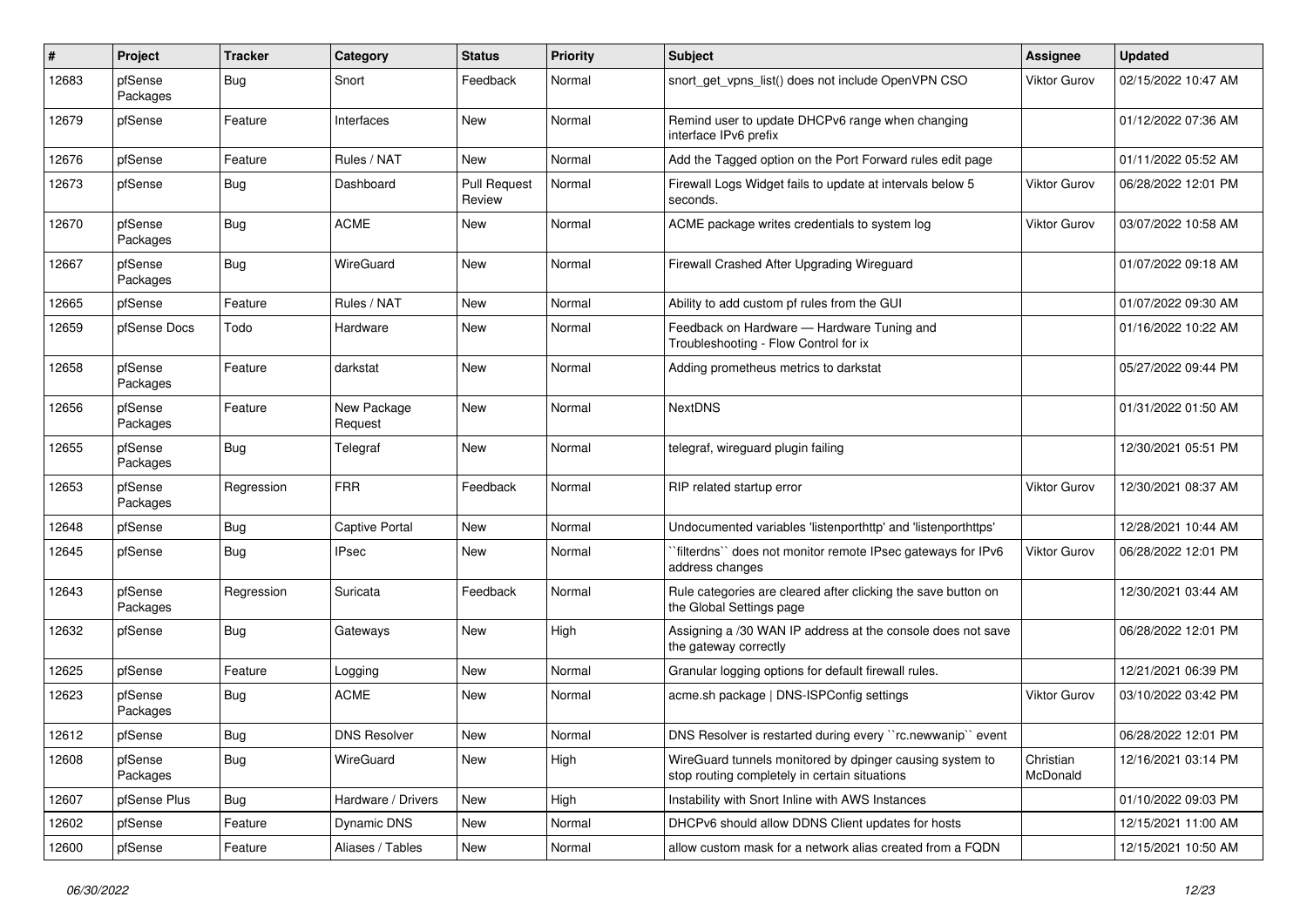| #     | Project             | <b>Tracker</b>     | Category                | <b>Status</b> | <b>Priority</b> | Subject                                                                                                                   | <b>Assignee</b>       | <b>Updated</b>      |
|-------|---------------------|--------------------|-------------------------|---------------|-----------------|---------------------------------------------------------------------------------------------------------------------------|-----------------------|---------------------|
| 12597 | pfSense Docs        | New Content        | Hardware                | <b>New</b>    | Normal          | How to reset IPMI settings and password for Netgate<br>appliances                                                         |                       | 05/07/2022 12:33 PM |
| 12581 | pfSense             | Regression         | DHCP (IPv6)             | <b>New</b>    | Normal          | CARP IPv6 assigned address does not get advertised to<br>endpoints with RADV                                              |                       | 12/16/2021 02:34 PM |
| 12573 | pfSense<br>Packages | Feature            | New Package<br>Request  | <b>New</b>    | Normal          | Dashboard widget with external connection map                                                                             | aleksei<br>prokofiev  | 12/07/2021 07:38 AM |
| 12570 | pfSense Docs        | Correction         | General                 | New           | Normal          | Active appliance list missing 6100                                                                                        |                       | 12/06/2021 11:41 AM |
| 12565 | pfSense Docs        | <b>New Content</b> | OpenVPN                 | New           | Normal          | Document new "Duplicate Connection Limit" option on<br>OpenVPN server instances                                           | Jim Pingle            | 12/06/2021 08:07 AM |
| 12564 | pfSense             | Feature            | Aliases / Tables        | New           | Low             | add column to show that an Alias is in use by or not                                                                      |                       | 12/04/2021 07:25 PM |
| 12563 | pfSense             | Bug                | OpenVPN                 | New           | Normal          | OpenVPN server doesn't support Framed-IPv6-Address<br><b>RADIUS attribute</b>                                             |                       | 12/03/2021 11:19 AM |
| 12553 | pfSense             | Feature            | Backup / Restore        | New           | Normal          | Auto Config Backup: Allow selecting multiple backups for<br>deletion                                                      |                       | 02/22/2022 04:27 AM |
| 12552 | pfSense             | <b>Bug</b>         | OpenVPN                 | New           | Normal          | "Pull DNS" option within OpenVPN client does not cause<br>pfSense to use DNS servers assigned by remote OpenVPN<br>server |                       | 12/08/2021 08:45 AM |
| 12551 | pfSense             | Feature            | <b>DNS Resolver</b>     | <b>New</b>    | Low             | Add ability to set DNS resolver search domain list                                                                        |                       | 12/01/2021 11:18 AM |
| 12549 | pfSense             | Regression         | <b>IPsec</b>            | New           | Normal          | Per-user Mobile IPsec settings are not applied to connecting<br>mobile clients                                            | Jim Pingle            | 06/28/2022 12:01 PM |
| 12547 | pfSense             | <b>Bug</b>         | <b>Operating System</b> | Feedback      | Normal          | unsheduled system reboot/crash                                                                                            | Mateusz Guzik         | 12/01/2021 01:20 PM |
| 12546 | pfSense Plus        | Feature            | Authentication          | New           | Normal          | Add 2FA Support to pfSense Plus Local Database<br>Authentication                                                          |                       | 06/25/2022 05:30 PM |
| 12543 | pfSense             | <b>Bug</b>         | Web Interface           | Feedback      | Normal          | Deleteing a Outbound NAT rule gave me an empty rule and<br>displayed php error in UI.                                     |                       | 02/14/2022 04:36 AM |
| 12542 | pfSense             | <b>Bug</b>         | Virtual IP Addresses    | New           | Normal          | Cannot assign a same IPv6 Link-Local address to different<br>interfaces                                                   |                       | 11/25/2021 01:41 AM |
| 12539 | pfSense             | Bug                | Interfaces              | New           | Low             | Changing VLAN ID for LAN interface in assignments silently<br>fails.                                                      |                       | 11/23/2021 04:12 AM |
| 12538 | pfSense<br>Packages | Bug                | <b>PIMD</b>             | New           | Normal          | PIMD sub-interface bug                                                                                                    |                       | 11/20/2021 09:44 PM |
| 12535 | pfSense             | Documentation      | Routing                 | <b>New</b>    | Normal          | Negate Rules function does not match the description                                                                      |                       | 11/19/2021 02:03 PM |
| 12534 | pfSense Plus        | Feature            | Hardware / Drivers      | New           | Normal          | Generate a ISO Image for Remote Restore of pfSense Plus on<br>the XG-1537 and 1541 units with IPMI                        |                       | 05/30/2022 10:28 AM |
| 12526 | pfSense<br>Packages | Feature            | WireGuard               | New           | Normal          | WireGuard Widget                                                                                                          | Christian<br>McDonald | 11/17/2021 07:15 AM |
| 12525 | pfSense<br>Packages | Feature            | WireGuard               | New           | Normal          | WireGuard Tunnel restore configuration                                                                                    | Christian<br>McDonald | 11/17/2021 07:15 AM |
| 12524 | pfSense Plus        | Feature            | <b>Operating System</b> | New           | Normal          | OpenSSL QAT Engine                                                                                                        |                       | 04/10/2022 02:54 AM |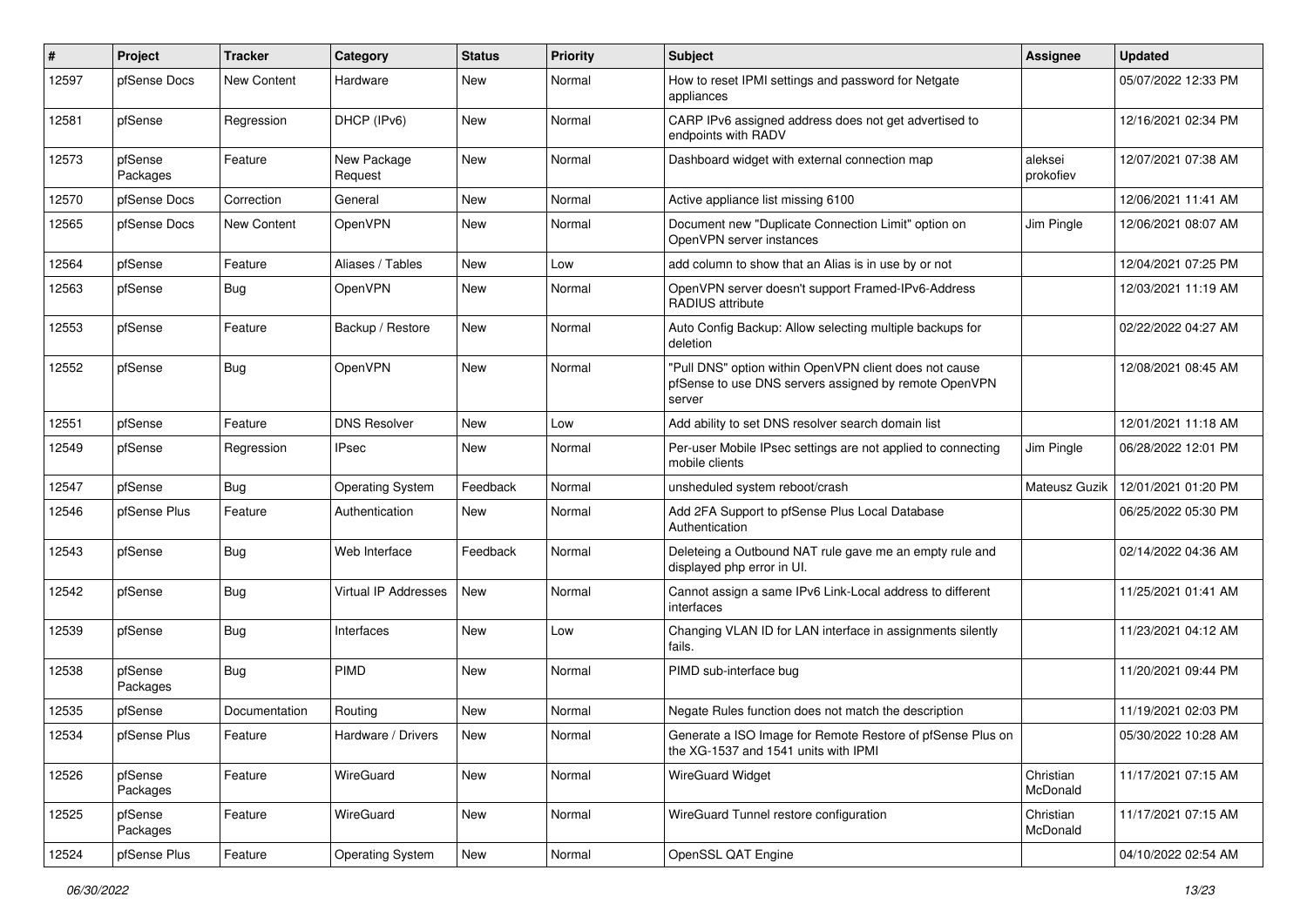| #     | Project             | <b>Tracker</b> | Category                 | <b>Status</b>                 | <b>Priority</b> | <b>Subject</b>                                                                                  | Assignee              | <b>Updated</b>      |
|-------|---------------------|----------------|--------------------------|-------------------------------|-----------------|-------------------------------------------------------------------------------------------------|-----------------------|---------------------|
| 12522 | pfSense             | Feature        | OpenVPN                  | <b>New</b>                    | Very Low        | More flexible Client-Specific Override options for controlling<br>options pushed to clients     |                       | 04/11/2022 03:11 PM |
| 12521 | pfSense             | Feature        | <b>Operating System</b>  | New                           | Very Low        | Add the BBR2, QUIC, RACK Congestion Control (CC)<br>protocols                                   |                       | 11/15/2021 07:40 AM |
| 12520 | pfSense<br>Packages | Feature        | Squid                    | <b>New</b>                    | High            | [Squid] - Allow or Deny Mappings from IP/Host/GeoIP sources                                     |                       | 11/12/2021 02:13 PM |
| 12519 | pfSense             | <b>Bug</b>     | Authentication           | <b>New</b>                    | Normal          | Fail authentication using special character in password via the<br><b>LDAP</b> connector        |                       | 11/12/2021 07:39 AM |
| 12513 | pfSense<br>Packages | Feature        | <b>WireGuard</b>         | New                           | Normal          | WireGuard Utilization Status (Beyond Active Connection)                                         | Christian<br>McDonald | 12/22/2021 08:40 PM |
| 12509 | pfSense             | <b>Bug</b>     | OpenVPN                  | <b>New</b>                    | Normal          | Deffered authentication does not work with auth-gen-token<br>external-auth or pusk "auth-token" |                       | 11/08/2021 04:01 AM |
| 12508 | pfSense             | Bug            | <b>DHCP Relay</b>        | <b>New</b>                    | Normal          | DHCP Relay over VPN                                                                             |                       | 11/06/2021 11:25 AM |
| 12507 | pfSense<br>Packages | <b>Bug</b>     | softflowd                | <b>Pull Request</b><br>Review | Normal          | Add support for bi-directional flows in softflowd                                               |                       | 11/11/2021 03:53 AM |
| 12506 | pfSense<br>Packages | <b>Bug</b>     | Suricata                 | Feedback                      | Normal          | Only selected instance is restarted on suppress list change                                     | Viktor Gurov          | 12/01/2021 04:43 AM |
| 12504 | pfSense             | Bug            | Interfaces               | <b>New</b>                    | Normal          | BCM57412 NetXtreme-E 10Gb RDMA Ethernet controller<br>issue                                     |                       | 11/05/2021 04:51 AM |
| 12502 | pfSense<br>Packages | Feature        | syslog-ng                | <b>New</b>                    | Normal          | Syslog-ng Configuration Library (scl) missing                                                   |                       | 11/02/2021 06:06 PM |
| 12495 | pfSense             | Feature        | <b>Dynamic DNS</b>       | <b>Pull Request</b><br>Review | Normal          | DynDNS: add deSEC IPv4&v6 simultaneos update                                                    | <b>Lukas Wiest</b>    | 11/01/2021 08:53 AM |
| 12494 | pfSense             | Feature        | Dynamic DNS              | <b>Pull Request</b><br>Review | Normal          | DynDNS: make simultaneous update of IP and LegacyIP<br>possible                                 | <b>Lukas Wiest</b>    | 11/01/2021 08:52 AM |
| 12491 | pfSense<br>Packages | Feature        | squidquard               | <b>New</b>                    | Normal          | squidguard: allow multiple regex                                                                |                       | 10/28/2021 03:30 PM |
| 12483 | pfSense             | Bug            | Configuration<br>Backend | <b>New</b>                    | Normal          | GUI creates inconsistent config.xml                                                             |                       | 10/23/2021 06:48 AM |
| 12475 | pfSense<br>Packages | Bug            | OpenVPN Client<br>Export | Feedback                      | Normal          | OpenVPN Client Export does not show certificate without<br>private key                          | Jim Pingle            | 02/17/2022 08:24 AM |
| 12473 | pfSense             | Feature        | <b>IPsec</b>             | New                           | Normal          | Allow user adjustment of IPsec Keep Alive periodic checks                                       |                       | 12/22/2021 05:59 AM |
| 12467 | pfSense             | Bug            | <b>Captive Portal</b>    | <b>New</b>                    | Normal          | CP error on client disconnect after reboot                                                      |                       | 10/17/2021 05:35 AM |
| 12466 | pfSense             | Feature        | OpenVPN                  | <b>New</b>                    | Very Low        | Option to Disable Renegotiation timer in OpenVPN Server                                         |                       | 06/27/2022 07:22 AM |
| 12465 | pfSense<br>Packages | Feature        | haproxy                  | <b>New</b>                    | Normal          | Add forwardfor advanced usecases                                                                |                       | 10/16/2021 07:35 PM |
| 12464 | pfSense             | <b>Bug</b>     | Logging                  | <b>Pull Request</b><br>Review | Normal          | Syslog Auth messages are sent as Emergency Level                                                |                       | 06/28/2022 12:01 PM |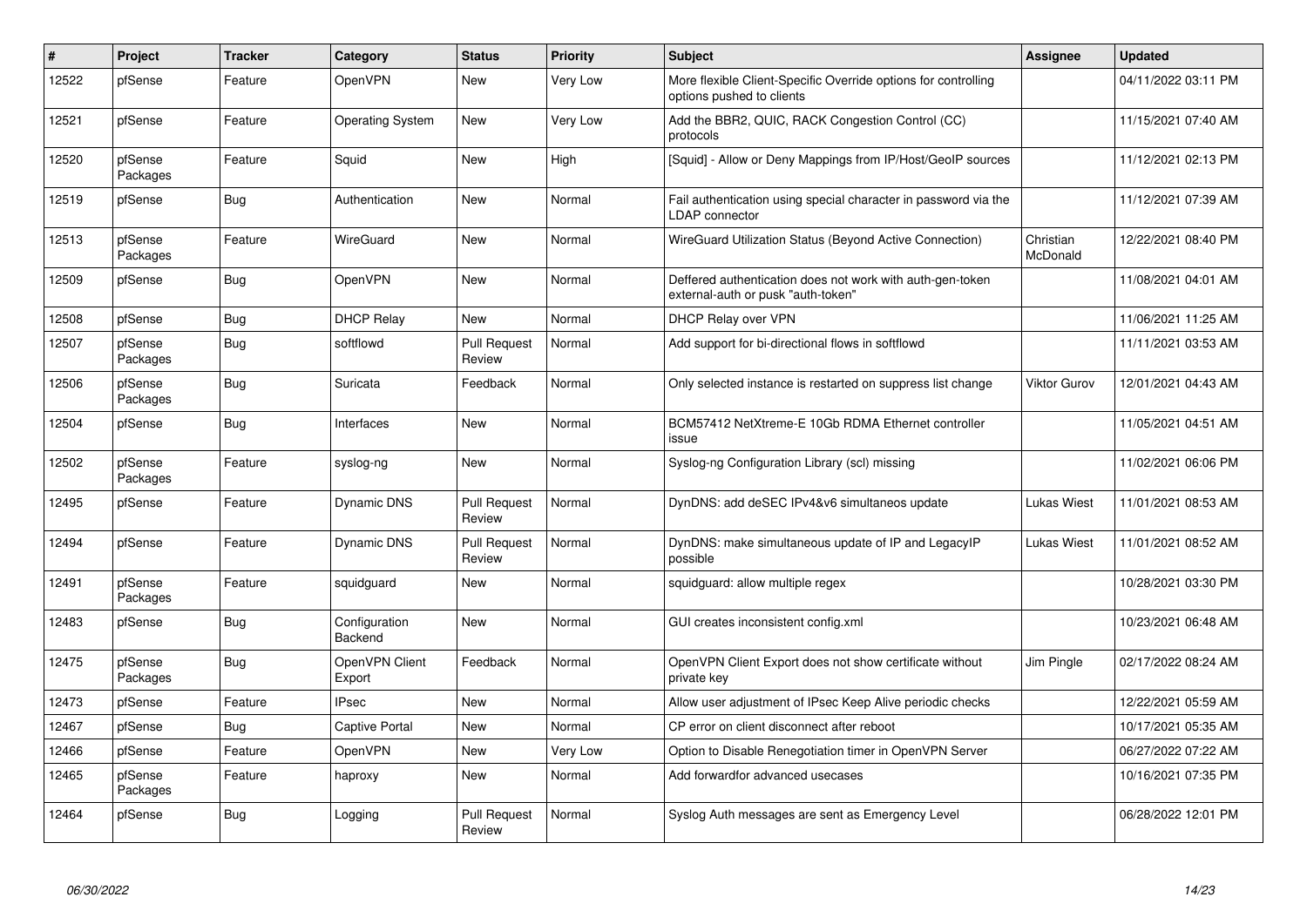| #     | Project             | <b>Tracker</b> | Category                        | <b>Status</b>                 | <b>Priority</b> | Subject                                                                                                                             | Assignee            | <b>Updated</b>      |
|-------|---------------------|----------------|---------------------------------|-------------------------------|-----------------|-------------------------------------------------------------------------------------------------------------------------------------|---------------------|---------------------|
| 12462 | pfSense<br>Packages | Feature        | Telegraf                        | <b>Pull Request</b><br>Review | Normal-package  | Telegraf: Add "devfs" to ignore fs                                                                                                  | Offstage Roller     | 10/18/2021 09:03 AM |
| 12461 | pfSense Docs        | Todo           | Hardware                        | <b>New</b>                    | Normal          | Improve macOS Serial Command Instructions                                                                                           |                     | 10/15/2021 03:47 PM |
| 12459 | pfSense             | Todo           | Virtual IP Addresses            | New                           | Normal          | Add IP Alias subnet input validation                                                                                                |                     | 10/15/2021 09:35 AM |
| 12458 | pfSense             | Feature        | Authentication                  | New                           | Normal          | Use "unixHomeDirectory" instead of "homeDirectory" when<br>LDAP authentication server is Active Directory                           |                     | 10/15/2021 08:18 AM |
| 12457 | pfSense Docs        | Todo           | Packages                        | <b>New</b>                    | Very Low        | Add UPS Configuration Recipes for apcupsd and nut UPS<br>Packages with Common Brand Units                                           |                     | 10/18/2021 08:37 AM |
| 12451 | pfSense             | <b>Bug</b>     | Virtual IP Addresses            | New                           | Normal          | deleteVIP() does not check RFC2136 Update Source                                                                                    |                     | 10/13/2021 10:06 AM |
| 12444 | pfSense<br>Packages | <b>Bug</b>     | ntop                            | New                           | Normal          | ntopng throws errors when viewing single host                                                                                       |                     | 10/11/2021 12:39 PM |
| 12436 | pfSense             | <b>Bug</b>     | PPPoE Server                    | <b>New</b>                    | Normal          | Pppoe server config gui does not allow setting of chap<br>authentication, and sets the network start address for allocation<br>to 0 |                     | 10/21/2021 08:15 AM |
| 12431 | pfSense             | Todo           | Web Interface                   | <b>Pull Request</b><br>Review | Normal          | GUI pages should use "POST" for AJAX calls, not "GET"                                                                               | <b>Viktor Gurov</b> | 06/28/2022 12:01 PM |
| 12427 | pfSense<br>Packages | Todo           | haproxy                         | New                           | Normal          | ha-proxy: action order in the GUI is not keeped in the resulting<br>ha-proxy configuration                                          |                     | 10/06/2021 07:02 AM |
| 12423 | pfSense<br>Packages | <b>Bug</b>     | pfBlockerNG                     | Feedback                      | Normal          | Dashboard shows "SQLite database missing, Force Reload<br>DNSBL to recover!"                                                        |                     | 12/31/2021 01:06 PM |
| 12421 | pfSense             | <b>Bug</b>     | Rules / NAT                     | <b>New</b>                    | Normal          | IPV6 limiter bug                                                                                                                    |                     | 10/02/2021 08:44 AM |
| 12414 | pfSense<br>Packages | Bug            | pfBlockerNG                     | Feedback                      | Normal          | DNSBL SafeSearch page displays input validation error if DoH<br>/ DoT blocking is not enabled                                       |                     | 12/30/2021 02:49 PM |
| 12411 | pfSense Docs        | Todo           | <b>High Availability</b>        | <b>New</b>                    | Normal          | Feedback on High Availability - pfSense XML-RPC Config<br><b>Sync Overview</b>                                                      |                     | 09/29/2021 10:39 AM |
| 12402 | pfSense Docs        | Todo           | Configuration                   | <b>New</b>                    | Normal          | Feedback on Configuration - Advanced Configuration Options<br>- Notifications                                                       |                     | 09/24/2021 12:46 AM |
| 12401 | pfSense             | Bug            | <b>Traffic Graphs</b>           | <b>New</b>                    | Normal          | Traffic graphs with untagged and tagged VLAN on same<br>interface                                                                   |                     | 09/23/2021 09:18 PM |
| 12400 | pfSense Docs        | Correction     | <b>NAT</b>                      | <b>New</b>                    | Normal          | NAT 1:1 documentation - multi-wan information                                                                                       |                     | 03/13/2022 12:53 PM |
| 12395 | pfSense Docs        | Todo           | Packages                        | New                           | Normal          | Feedback on Packages - FRR Package - Border Gateway<br>Protocol - BGP Required Information                                          |                     | 09/21/2021 04:32 PM |
| 12393 | pfSense             | Bug            | <b>Traffic Shaper</b><br>(ALTQ) | New                           | Low             | Priority of qOthersLow higher than default queues                                                                                   |                     | 09/21/2021 02:48 PM |
| 12385 | pfSense             | <b>Bug</b>     | Virtual IP Addresses            | <b>Pull Request</b><br>Review | Normal          | deleteVIP() does not check 1:1 NAT and Outbound NAT rules                                                                           | Viktor Gurov        | 06/28/2022 12:01 PM |
| 12382 | pfSense             | Regression     | OpenVPN                         | New                           | Normal          | Certificate Depth checking creates OpenVPN micro-outages<br>every time a user authenticates after 2.5.2 upgrade                     |                     | 01/17/2022 04:17 AM |
| 12370 | pfSense             | Feature        | Rules / NAT                     | New                           | Low             | Add limiters to Queue column on firewall rule list                                                                                  |                     | 09/14/2021 07:37 AM |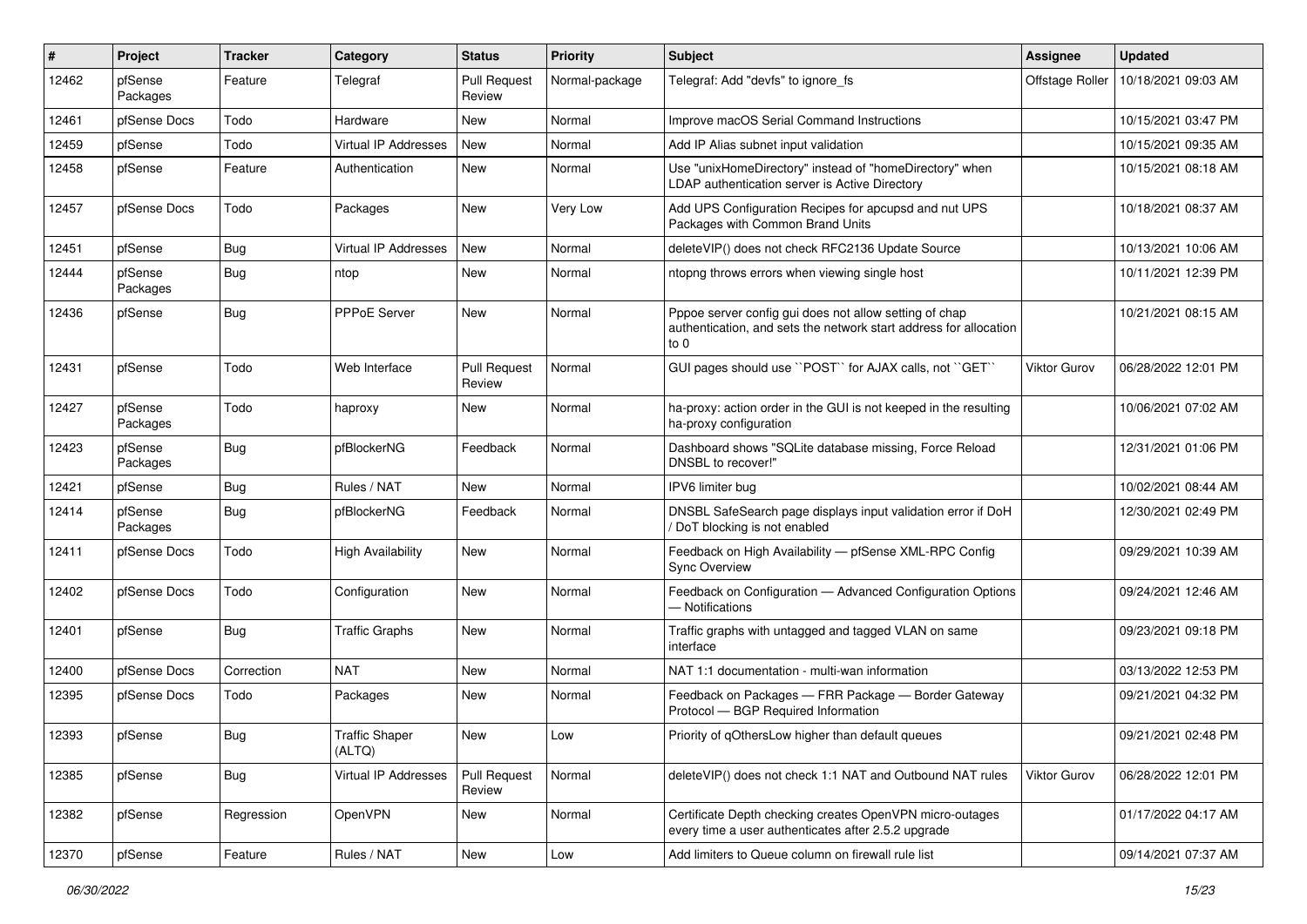| #     | Project             | <b>Tracker</b> | Category               | <b>Status</b> | <b>Priority</b> | Subject                                                                                              | Assignee            | <b>Updated</b>      |
|-------|---------------------|----------------|------------------------|---------------|-----------------|------------------------------------------------------------------------------------------------------|---------------------|---------------------|
| 12369 | pfSense<br>Packages | Feature        | Mail report            | New           | Low             | Skip If No Content issue                                                                             |                     | 09/14/2021 06:40 AM |
| 12367 | pfSense             | Todo           | Installer              | New           | Normal          | ZFS: Do not show memstick disk on target list                                                        |                     | 09/13/2021 07:37 AM |
| 12358 | pfSense<br>Packages | Feature        | pfBlockerNG            | New           | Normal          | IP List Copy/Import/Export                                                                           |                     | 09/09/2021 01:56 PM |
| 12357 | pfSense             | <b>Bug</b>     | <b>Captive Portal</b>  | <b>New</b>    | Normal          | Captive Portal popup Logout button loads full login page in<br>popup when clicked                    |                     | 10/27/2021 12:10 PM |
| 12354 | pfSense<br>Packages | Todo           | haproxy                | Feedback      | High            | Update haproxy-devel to mitigate CVE-2021-40346                                                      | <b>Viktor Gurov</b> | 05/12/2022 08:50 AM |
| 12351 | pfSense<br>Packages | Todo           | pfBlockerNG            | Feedback      | Normal          | Remove non-functional feeds                                                                          | Viktor Gurov        | 02/04/2022 02:29 PM |
| 12343 | pfSense             | Feature        | Diagnostics            | <b>New</b>    | Low             | Real time traffic monitoring                                                                         |                     | 09/06/2021 01:26 PM |
| 12338 | pfSense<br>Packages | <b>Bug</b>     | <b>RRD Summary</b>     | <b>New</b>    | Normal          | RRD Summary does not report data on 3100                                                             |                     | 04/15/2022 02:54 PM |
| 12335 | pfSense             | <b>Bug</b>     | <b>IPsec</b>           | <b>New</b>    | Normal          | IPsec DNS inefficiency                                                                               | Jim Pingle          | 06/28/2022 12:01 PM |
| 12330 | pfSense<br>Packages | <b>Bug</b>     | pfBlockerNG            | Feedback      | Normal          | pfBlockerNG devel creating invalid NAT rules on boot                                                 |                     | 04/21/2022 12:40 PM |
| 12329 | pfSense<br>Packages | Feature        | Avahi                  | <b>New</b>    | Normal          | Add optional floating firewall rules for IPv4 and IPv6                                               |                     | 02/09/2022 04:43 PM |
| 12322 | pfSense<br>Packages | <b>Bug</b>     | Suricata               | Feedback      | Normal          | Suricata creates invalid HOME NET entries                                                            | Viktor Gurov        | 09/10/2021 11:42 AM |
| 12308 | pfSense<br>Packages | Feature        | New Package<br>Request | New           | Normal          | Dynamicaly Update Firewall Aliases from OpenVPN LDAP<br>Group membership of the connected user       |                     | 08/27/2021 12:51 AM |
| 12300 | pfSense             | Feature        | Hardware / Drivers     | New           | Normal          | Add Aquantia Atlantic driver to pfsense                                                              |                     | 09/14/2021 06:49 AM |
| 12292 | pfSense<br>Packages | Feature        | Suricata               | Feedback      | Normal          | GeoIP look on the Alerts, Blocked and Files pages                                                    | Viktor Gurov        | 08/23/2021 08:16 AM |
| 12286 | pfSense<br>Packages | <b>Bug</b>     | FreeRADIUS             | <b>New</b>    | Normal          | Add support for ntlm_auth in LDAP                                                                    |                     | 08/20/2021 08:27 AM |
| 12285 | pfSense<br>Packages | Feature        | Suricata               | In Progress   | Normal          | Add more EVE Logged Traffic protocols                                                                | Viktor Gurov        | 08/20/2021 08:22 AM |
| 12283 | pfSense             | <b>Bug</b>     | Authentication         | New           | Normal          | LDAP/RADIUS authentication servers configuration does not<br>allow source IP address to be specified |                     | 08/20/2021 01:15 AM |
| 12281 | pfSense<br>Packages | Feature        | Nut                    | New           | Normal          | Add support for Telegram/Pushover notifications                                                      | Viktor Gurov        | 01/24/2022 07:25 AM |
| 12278 | pfSense<br>Packages | Regression     | Zabbix                 | Feedback      | Normal          | Invalid plugin certificates() function name                                                          | <b>Viktor Gurov</b> | 08/19/2021 05:52 AM |
| 12268 | pfSense Docs        | Todo           | <b>Firewall Rules</b>  | New           | Normal          | Feedback on Firewall - Aliases                                                                       |                     | 08/17/2021 12:55 AM |
| 12264 | pfSense<br>Packages | Bug            | Squid                  | Feedback      | Low             | Stray <table> line in squid monitor.php</table>                                                      | Viktor Gurov        | 12/23/2021 10:53 AM |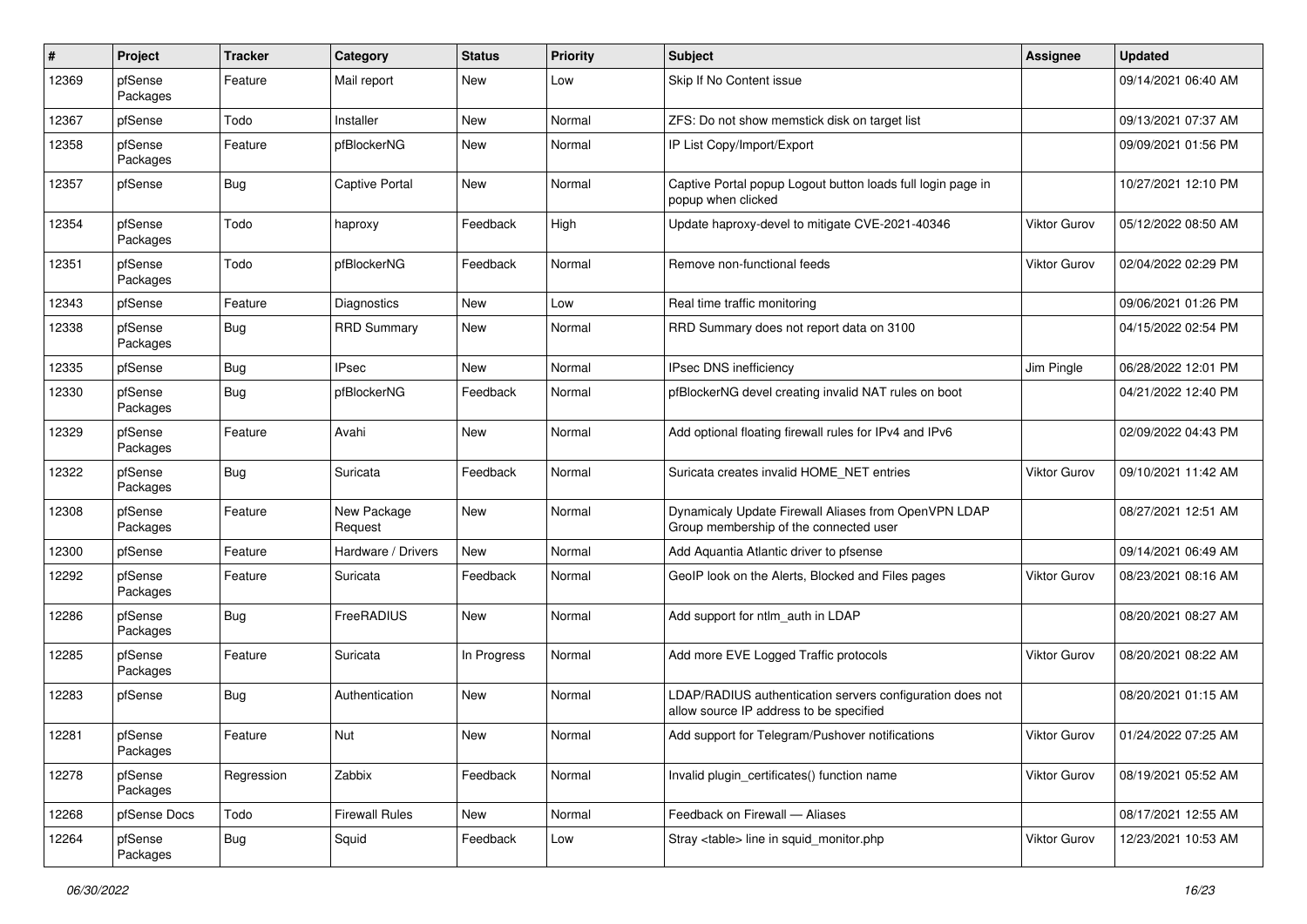| ∦     | Project             | <b>Tracker</b> | Category                 | <b>Status</b>                 | <b>Priority</b> | <b>Subject</b>                                                                      | Assignee            | <b>Updated</b>      |
|-------|---------------------|----------------|--------------------------|-------------------------------|-----------------|-------------------------------------------------------------------------------------|---------------------|---------------------|
| 12260 | pfSense<br>Packages | <b>Bug</b>     | ntop                     | New                           | Normal          | Update popup and version missmatch?                                                 |                     | 01/08/2022 05:53 AM |
| 12259 | pfSense             | <b>Bug</b>     | <b>Operating System</b>  | New                           | Normal          | Intel em NICs Suffering Performance Degradation on<br>FreeBSD12                     |                     | 02/25/2022 09:28 PM |
| 12258 | pfSense<br>Packages | <b>Bug</b>     | WireGuard                | Feedback                      | Normal          | Copy key buttons only work in HTTPS mode                                            |                     | 02/03/2022 04:57 AM |
| 12249 | pfSense             | Bug            | Backup / Restore         | New                           | Normal          | HAProxy causing failed ACB backups                                                  |                     | 11/15/2021 11:58 PM |
| 12248 | pfSense             | Feature        | Package System           | New                           | Low             | Package Update Availability Notification                                            |                     | 11/28/2021 10:02 AM |
| 12243 | pfSense             | Todo           | Package System           | New                           | Normal          | Implement "`plugin_interfaces()`"                                                   |                     | 02/07/2022 03:50 AM |
| 12237 | pfSense Docs        | Todo           | Hardware                 | <b>New</b>                    | Normal          | Feedback on Hardware - Hardware Tuning and<br>Troubleshooting                       |                     | 08/10/2021 03:13 AM |
| 12225 | pfSense             | Bug            | Authentication           | <b>Pull Request</b><br>Review | Normal          | Group membership field is not needed for remote groups                              | Viktor Gurov        | 06/28/2022 12:01 PM |
| 12215 | pfSense             | Regression     | OpenVPN                  | Feedback                      | Normal          | OpenVPN does not resync when running on a gateway group                             |                     | 12/22/2021 05:49 AM |
| 12214 | pfSense Docs        | Todo           | General                  | New                           | Low             | Connect to WebGui.                                                                  |                     | 08/05/2021 04:39 AM |
| 12206 | pfSense<br>Packages | Bug            | <b>NET-SNMP</b>          | Feedback                      | Normal          | Certificate Manager page doesn't show Net-SNMP used<br>certificates                 | Viktor Gurov        | 12/30/2021 09:40 AM |
| 12190 | pfSense             | Feature        | Rules / NAT              | New                           | Normal          | Add ability to reference ipv6 prefix in firewall rules and aliases                  |                     | 08/05/2021 01:47 PM |
| 12188 | pfSense<br>Packages | Bug            | OpenVPN Client<br>Export | New                           | Normal          | client export breaks multi remote configurations                                    |                     | 10/02/2021 05:58 PM |
| 12183 | pfSense             | Regression     | Interfaces               | New                           | Low             | Changing MAC address for PPP parent interface stopped<br>working                    |                     | 04/20/2022 04:16 PM |
| 12179 | pfSense<br>Packages | Feature        | gemu-guest-agent         | New                           | Normal          | QEMU package                                                                        |                     | 07/30/2021 08:02 AM |
| 12178 | pfSense<br>Packages | Bug            | WireGuard                | <b>New</b>                    | Low             | WireGuard always shows 'Configuring WireGuard<br>tunnelsdone.' message on boot      |                     | 07/30/2021 06:58 AM |
| 12176 | pfSense             | Todo           | Interfaces               | <b>Pull Request</b><br>Review | Normal          | Hide WireGuard interfaces on appropriate pages                                      |                     | 08/11/2021 12:52 AM |
| 12167 | pfSense<br>Packages | Bug            | <b>FRR</b>               | Feedback                      | Normal          | BGP TCP setkey not set if neighbor is in peer group                                 | <b>Viktor Gurov</b> | 09/16/2021 09:38 AM |
| 12162 | pfSense Docs        | Todo           | Products                 | New                           | Normal          | Add "usb reset" as possible solution for non-booting flash<br>drives on the SG-1100 |                     | 10/07/2021 02:19 PM |
| 12160 | pfSense<br>Packages | Regression     | syslog-ng                | Feedback                      | High            | An invalid configuration is generated when choosing TLS as<br>the default protocol  | Jim Pingle          | 07/23/2021 03:27 PM |
| 12144 | pfSense             | <b>Bug</b>     | <b>Operating System</b>  | In Progress                   | Normal          | Bug in "df -t" filtering if two filesystems use the same<br>mountpoint              | Mateusz Guzik       | 09/10/2021 10:07 AM |
| 12139 | pfSense             | Feature        | <b>DNS Forwarder</b>     | New                           | Normal          | Add support in for specifying a DNSMASQ configuration file                          |                     | 07/16/2021 09:45 PM |
| 12130 | pfSense<br>Packages | <b>Bug</b>     | Zeek                     | New                           | Normal          | Zeek fails to start                                                                 |                     | 07/15/2021 02:00 AM |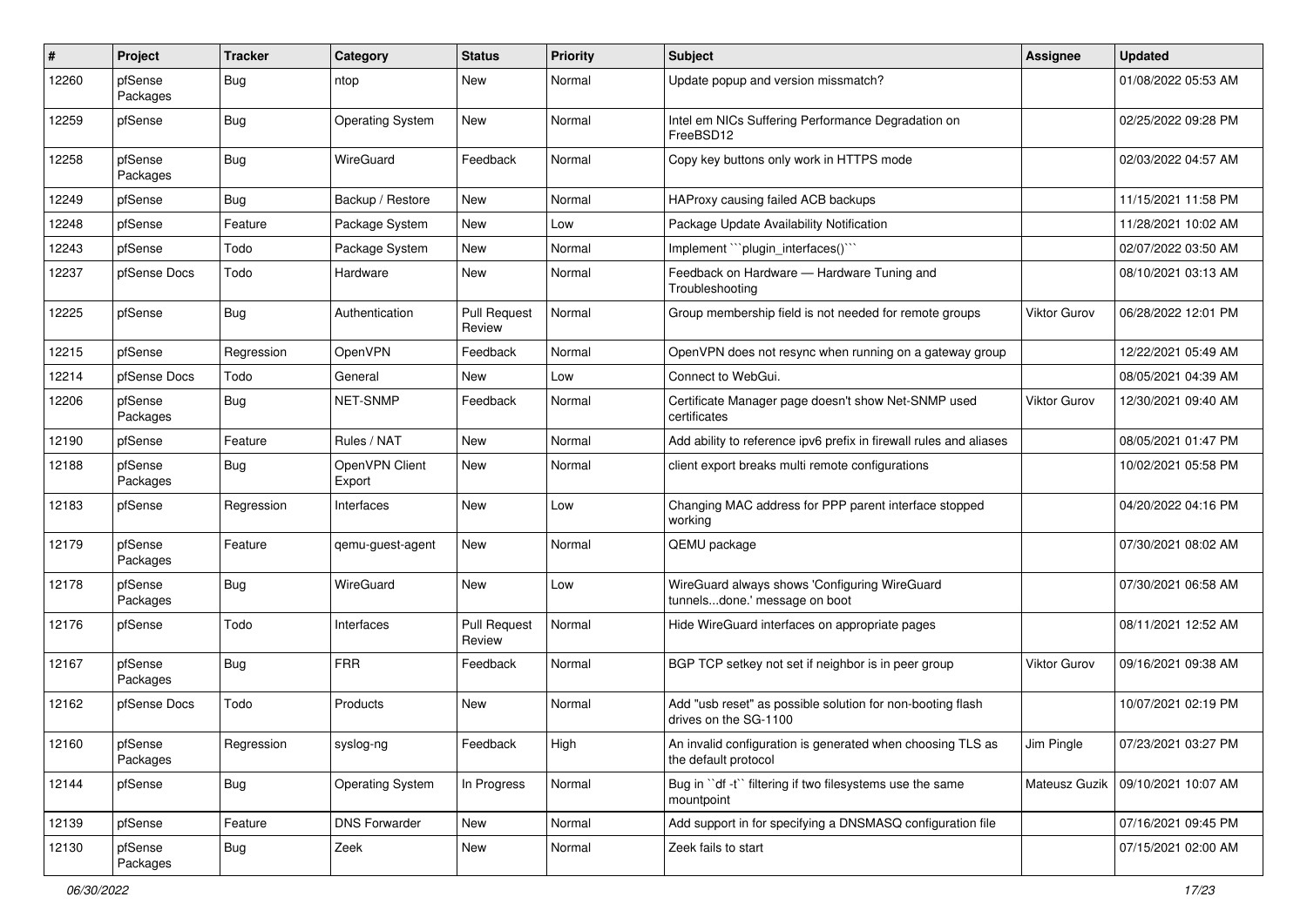| ∦     | Project             | <b>Tracker</b> | Category                | <b>Status</b> | <b>Priority</b> | <b>Subject</b>                                                                                | Assignee            | <b>Updated</b>      |
|-------|---------------------|----------------|-------------------------|---------------|-----------------|-----------------------------------------------------------------------------------------------|---------------------|---------------------|
| 12126 | pfSense<br>Packages | Bug            | FreeRADIUS              | New           | Normal          | freeradius3 0.15.7_31                                                                         |                     | 10/11/2021 08:21 AM |
| 12122 | pfSense             | Bug            | Web Interface           | New           | Normal          | Perform greedy actions asychronously                                                          |                     | 07/10/2021 01:10 PM |
| 12121 | pfSense             | Feature        | OpenVPN                 | New           | Normal          | Wider "local network(s)" fields in OpenVPN server<br>configuration                            |                     | 07/19/2021 07:37 AM |
| 12120 | pfSense             | Feature        | <b>DHCP Relay</b>       | <b>New</b>    | Normal          | Permit several sets of destination DHCP servers in DHCP relay                                 |                     | 07/11/2021 05:41 PM |
| 12114 | pfSense<br>Packages | Bug            | syslog-ng               | Feedback      | Normal          | syslog-ng only binds to the last specified interface                                          |                     | 04/21/2022 12:40 PM |
| 12101 | pfSense<br>Packages | Bug            | arpwatch                | Assigned      | Normal          | ArpWatch Suppression Mac for "flip-flop" not suppressing                                      | <b>Viktor Gurov</b> | 10/09/2021 07:19 PM |
| 12098 | pfSense Docs        | Correction     | Configuration           | New           | Normal          | Feedback on pfSense Configuration Recipes - Accessing a<br>CPE/Modem from Inside the Firewall |                     | 07/02/2021 02:30 AM |
| 12097 | pfSense<br>Packages | Feature        | pfBlockerNG             | New           | Normal          | Add dnsbl and geoip logs to system log                                                        |                     | 07/06/2021 01:25 PM |
| 12095 | pfSense             | Bug            | Authentication          | New           | Normal          | Memory leak in pcscd                                                                          |                     | 06/01/2022 01:01 PM |
| 12091 | pfSense             | Feature        | Authentication          | New           | Normal          | RFE: Add support for sssd authentication                                                      |                     | 12/10/2021 04:55 PM |
| 12084 | pfSense<br>Packages | <b>Bug</b>     | <b>FRR</b>              | New           | Normal          | libfrr.so.0 error on SG-1100                                                                  |                     | 06/26/2021 08:22 AM |
| 12079 | pfSense             | <b>Bug</b>     | <b>IGMP Proxy</b>       | New           | Normal          | IGMPProxy: kernel panic, Sleeping thread owns a<br>non-sleepable lock                         | Mateusz Guzik       | 06/28/2022 12:01 PM |
| 12077 | pfSense             | Feature        | Gateways                | <b>New</b>    | Normal          | Allow stick-connections per gateway group                                                     |                     | 06/24/2021 08:45 AM |
| 12073 | pfSense<br>Packages | Bug            | NET-SNMP                | Feedback      | Normal          | netsnmptrapd.conf syntax is wrong                                                             |                     | 04/21/2022 12:40 PM |
| 12070 | pfSense             | Bug            | DHCP (IPv4)             | New           | Low             | VLAN0 for WAN DHCP                                                                            |                     | 12/23/2021 04:31 PM |
| 12067 | pfSense             | Bug            | DHCP (IPv4)             | New           | Very Low        | <b>DHCP Monitoring Statistics Error</b>                                                       |                     | 06/21/2021 08:39 AM |
| 12066 | pfSense             | Feature        | <b>Operating System</b> | New           | Very Low        | Include man and man pages for all core programs and<br>packages                               |                     | 06/21/2021 07:44 AM |
| 12063 | pfSense Docs        | Todo           | <b>Dynamic DNS</b>      | New           | Normal          | Feedback on Services - Dynamic DNS - Configuring RFC<br>2136 Dynamic DNS updates              |                     | 06/18/2021 06:24 PM |
| 12056 | pfSense             | Bug            | Logging                 | New           | Normal          | Filterlog says "Unknown Option %u"                                                            |                     | 06/18/2021 05:51 AM |
| 12055 | pfSense             | Feature        | Virtual IP Addresses    | Feedback      | Normal          | Option to disable XMLRPC Sync for Loopback Virtual IPs                                        |                     | 06/18/2021 09:05 AM |
| 12036 | pfSense<br>Packages | Bug            | Zabbix                  | Feedback      | Normal          | Certificate Manager page do not show Zabbix used certificates   Viktor Gurov                  |                     | 07/15/2021 11:46 AM |
| 12033 | pfSense<br>Packages | <b>Bug</b>     | pfBlockerNG             | New           | Normal          | maxmindb and _sqlite3 modules not found                                                       |                     | 10/01/2021 04:42 AM |
| 12025 | pfSense             | Todo           | Web Interface           | New           | Very Low        | Add 1:1 Validation to Notify Someone They are 1:1 NAT'ing an<br>Interface Address             |                     | 06/11/2021 10:05 AM |
| 12013 | pfSense             | Bug            | Logging                 | New           | Low             | Reading log data is inefficient in certain cases                                              |                     | 06/08/2021 07:35 AM |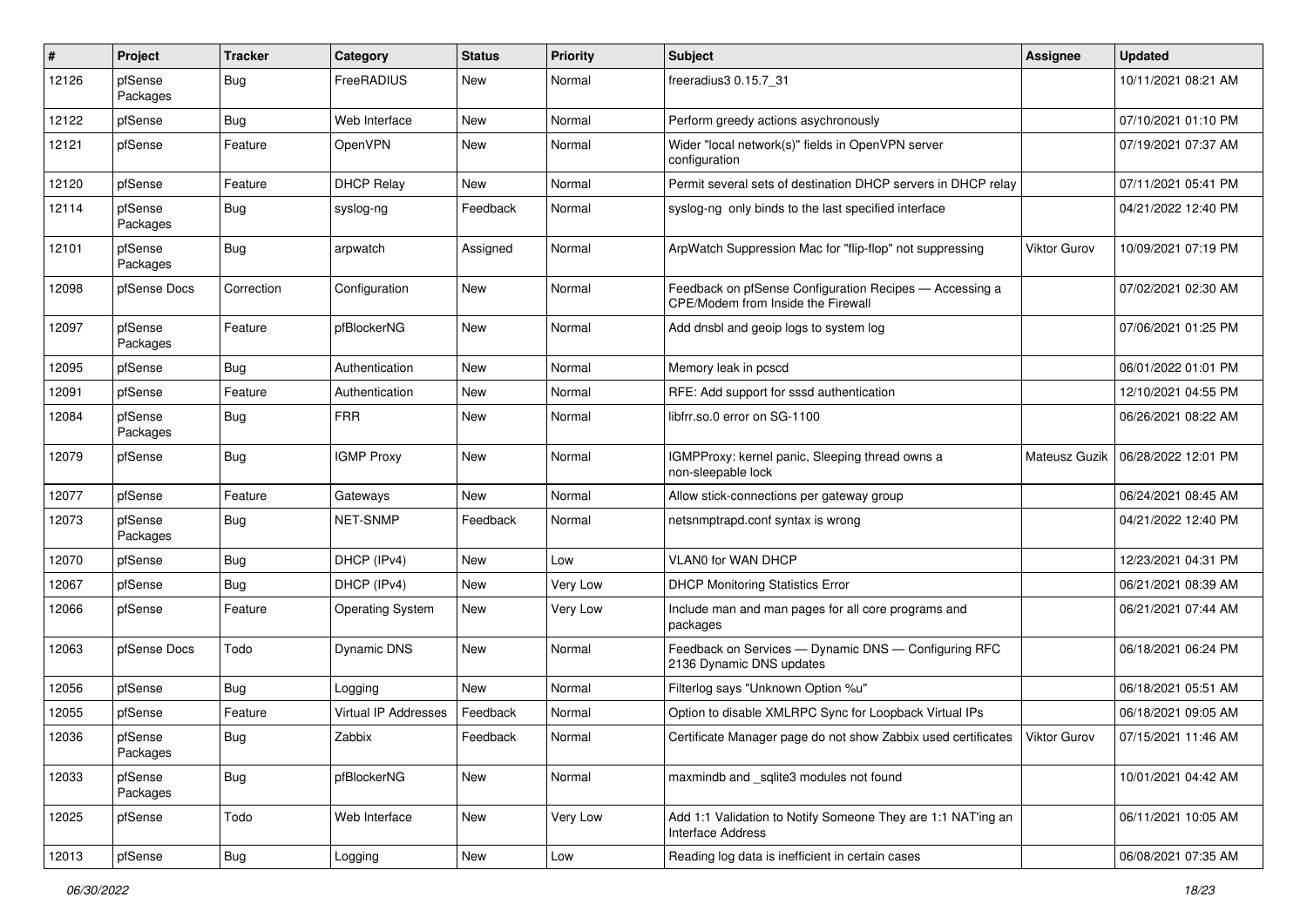| #     | Project             | <b>Tracker</b> | Category                    | <b>Status</b> | <b>Priority</b> | <b>Subject</b>                                                                             | Assignee            | <b>Updated</b>      |
|-------|---------------------|----------------|-----------------------------|---------------|-----------------|--------------------------------------------------------------------------------------------|---------------------|---------------------|
| 12009 | pfSense<br>Packages | <b>Bug</b>     | Zabbix                      | <b>New</b>    | Normal          | Zabbix Agent starts twice by /etc/rc.start_packages                                        |                     | 06/08/2021 01:35 AM |
| 11997 | pfSense<br>Packages | Bug            | <b>IPsec Profile Wizard</b> | New           | Normal          | Add Support for Android Strongswan Profiles in the Profile<br>Wizard                       | Jim Pingle          | 07/10/2021 07:51 PM |
| 11992 | pfSense             | <b>Bug</b>     | <b>Virtual IP Addresses</b> | Confirmed     | High            | GRE Tunnel - Does not work with a virtual IP as endpoint                                   |                     | 06/04/2021 01:16 AM |
| 11980 | pfSense<br>Packages | Bug            | FreeRADIUS                  | Feedback      | Normal          | EAP does not work with SQL backend                                                         |                     | 07/21/2021 07:24 AM |
| 11974 | pfSense             | Feature        | <b>XMLRPC</b>               | <b>New</b>    | Normal          | XMLRPC synchronization for igmmproxy settings                                              |                     | 05/29/2021 03:58 PM |
| 11970 | pfSense<br>Packages | <b>Bug</b>     | Coreboot                    | New           | Normal          | Netgate Firmware Upgrade Doesn't Work on XG-2758                                           |                     | 04/21/2022 12:39 PM |
| 11963 | pfSense<br>Packages | Feature        | <b>FRR</b>                  | New           | Normal          | Dynamically change OSPF interface costs on selected<br>interfaces on CARP event            |                     | 05/26/2021 04:13 AM |
| 11961 | pfSense<br>Packages | <b>Bug</b>     | <b>FRR</b>                  | Feedback      | Normal          | FRR OSPF add unwanted area 0 authentication to router ospf                                 | Viktor Gurov        | 09/16/2021 10:25 PM |
| 11960 | pfSense             | Bug            | Gateway Monitoring          | Feedback      | Normal          | Gateway Monitoring Traffic Goes Out Default Gateway                                        |                     | 12/20/2021 05:43 AM |
| 11956 | pfSense             | Feature        | Web Interface               | <b>New</b>    | Normal          | "add" button in the top of pages with many user-added items                                |                     | 07/10/2021 01:01 PM |
| 11954 | pfSense             | Feature        | <b>IGMP Proxy</b>           | New           | Normal          | Multicast limits                                                                           |                     | 05/25/2021 12:36 AM |
| 11953 | pfSense             | <b>Bug</b>     | <b>IGMP Proxy</b>           | <b>New</b>    | Normal          | XG-1541 crashes when igmpproxy is enabled and network<br>interfaces status change          |                     | 05/24/2021 04:55 PM |
| 11944 | pfSense Docs        | Todo           | Packages                    | <b>New</b>    | Normal          | Feedback on Packages - FRR Package - Bidirectional<br><b>Forwarding Detection</b>          |                     | 05/21/2021 12:57 AM |
| 11937 | pfSense<br>Packages | Bug            | haproxy                     | Feedback      | Normal          | HAproxy "Use Client-IP" option breaks Captive Portal                                       | <b>Viktor Gurov</b> | 06/22/2021 08:48 AM |
| 11936 | pfSense<br>Packages | <b>Bug</b>     | <b>FRR</b>                  | Incomplete    | High            | FRR does not connect BGP when using password                                               |                     | 05/19/2021 08:12 AM |
| 11931 | pfSense<br>Packages | Feature        | <b>ACME</b>                 | <b>New</b>    | Normal          | Add support for validating a domain's ownership via Google<br>Cloud Cloud DNS              |                     | 02/15/2022 03:18 AM |
| 11927 | pfSense             | Feature        | DHCP (IPv4)                 | Feedback      | Normal          | Allow DHCP not to serve a gateway - small fix                                              |                     | 01/03/2022 04:17 PM |
| 11925 | pfSense             | <b>Bug</b>     | OpenVPN                     | <b>New</b>    | Normal          | Calling-Station-Id always set to WAN IP                                                    |                     | 05/14/2021 09:27 AM |
| 11921 | pfSense             | Feature        | <b>DNS Resolver</b>         | New           | Very Low        | Feature Request: Compile unbound with EDNS Client Subnet<br>(ECS) module (--enable-subnet) |                     | 05/14/2021 07:29 AM |
| 11920 | pfSense Plus        | Feature        | Authentication              | New           | Normal          | SAML Authentication for pfSense (VPN and webConfigurator)                                  |                     | 05/14/2021 12:56 AM |
| 11898 | pfSense<br>Packages | <b>Bug</b>     | apcupsd                     | New           | Normal          | PHP error from apcupsd dashboard widget                                                    |                     | 05/07/2021 09:12 AM |
| 11890 | pfSense<br>Packages | Feature        | New Package<br>Request      | New           | Normal          | Browser-based "clientless" VPN                                                             |                     | 05/05/2021 07:26 AM |
| 11879 | pfSense<br>Packages | Feature        | <b>ACME</b>                 | Feedback      | Normal          | Add support for SSL.com ACME server                                                        | Jim Pingle          | 03/02/2022 02:03 PM |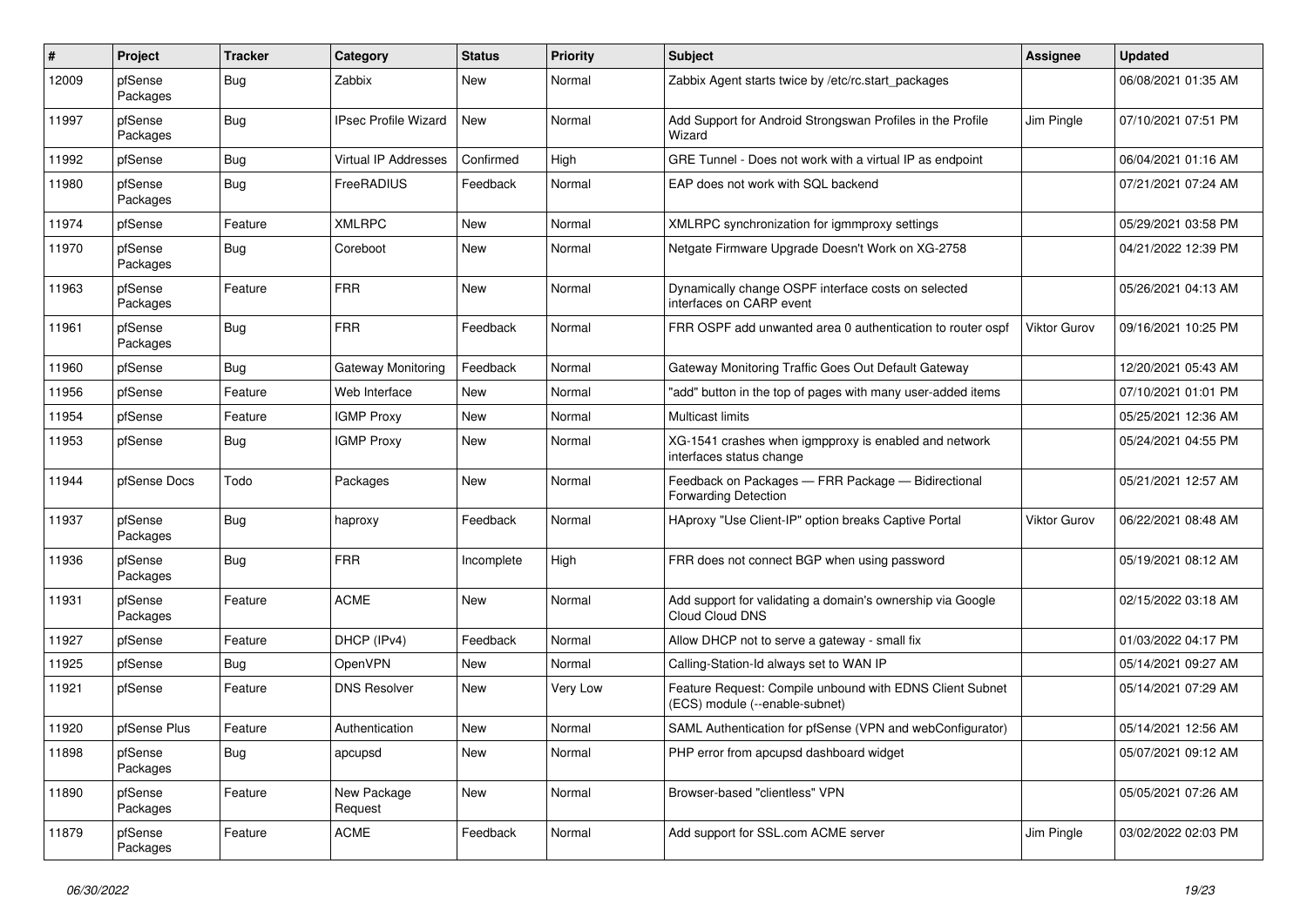| $\pmb{\#}$ | Project             | <b>Tracker</b> | Category                     | <b>Status</b>                 | <b>Priority</b> | <b>Subject</b>                                                                                           | <b>Assignee</b>     | <b>Updated</b>      |
|------------|---------------------|----------------|------------------------------|-------------------------------|-----------------|----------------------------------------------------------------------------------------------------------|---------------------|---------------------|
| 11877      | pfSense             | Bug            | Web Interface                | <b>Pull Request</b><br>Review | Very Low        | Labels and description dissapear in firewall schedule edit.php                                           | <b>Viktor Gurov</b> | 06/28/2022 12:01 PM |
| 11876      | pfSense             | Feature        | Hardware / Drivers           | New                           | Normal          | OpenSSL does not use QAT acceleration on pfSense Plus<br>21.02-RELEASE-p1 or 21.05-DEVELOPMENT           |                     | 05/03/2021 08:02 AM |
| 11872      | pfSense             | Bug            | Interfaces                   | <b>New</b>                    | Normal          | gif interfaces reporting incorrect traffic counters                                                      |                     | 12/30/2021 04:00 AM |
| 11871      | pfSense Docs        | Correction     | Products                     | <b>New</b>                    | Normal          | SG-2100 must be manually power cycled after installation                                                 |                     | 10/07/2021 02:19 PM |
| 11856      | pfSense             | Feature        | <b>Diagnostics</b>           | <b>New</b>                    | Normal          | Replace/add Alias or DNS names for known LAN addresses in<br>the State table                             |                     | 04/27/2021 08:01 AM |
| 11848      | pfSense<br>Packages | Bug            | Squid                        | <b>New</b>                    | Normal          | Issue with squid cache download speed                                                                    |                     | 04/23/2021 09:30 PM |
| 11847      | pfSense<br>Packages | Bug            | <b>FRR</b>                   | Feedback                      | Normal          | Filters not applied to PEER Groups                                                                       | Viktor Gurov        | 07/30/2021 07:45 PM |
| 11841      | pfSense<br>Packages | <b>Bug</b>     | <b>FRR</b>                   | <b>New</b>                    | Normal          | FRR access lists default bahavior changed to permit by default                                           |                     | 04/22/2021 09:52 AM |
| 11837      | pfSense<br>Packages | Feature        | <b>FRR</b>                   | New                           | Low             | Increase field length of FRR Networks in Access Lists and<br>Prefix Lists                                |                     | 04/22/2021 07:10 AM |
| 11836      | pfSense<br>Packages | Bug            | <b>FRR</b>                   | Assigned                      | Normal          | FRR ACCEPTFILTER unstable                                                                                | <b>Viktor Gurov</b> | 02/14/2022 07:20 AM |
| 11835      | pfSense<br>Packages | <b>Bug</b>     | <b>FRR</b>                   | <b>New</b>                    | Normal          | FRR OSPF redistributed connected routes disappearing                                                     |                     | 04/22/2021 07:11 AM |
| 11827      | pfSense<br>Packages | Feature        | <b>ACME</b>                  | New                           | Normal          | Please include acme deploy folder/scripts                                                                |                     | 03/06/2022 04:31 AM |
| 11826      | pfSense<br>Packages | Feature        | <b>ACME</b>                  | <b>New</b>                    | Normal          | Preserve acme SAN Method parameters for new cert creations                                               |                     | 04/20/2021 02:02 PM |
| 11823      | pfSense<br>Packages | Feature        | <b>FRR</b>                   | <b>New</b>                    | Normal          | Route handling enhancements                                                                              |                     | 04/19/2021 06:23 PM |
| 11802      | pfSense<br>Packages | Bug            | FreeRADIUS                   | <b>New</b>                    | Normal          | FreeRADIUS sync                                                                                          |                     | 05/10/2021 04:18 AM |
| 11797      | pfSense<br>Packages | <b>Bug</b>     | <b>Status Traffic Totals</b> | New                           | Normal          | Traffic Totals lost upon reboot when using a ramdisk for /var<br>and /tmp                                | John Cornwell       | 04/10/2021 06:27 PM |
| 11786      | pfSense             | <b>Bug</b>     | <b>Services</b>              | <b>New</b>                    | Normal          | SSH incomplete setup and startup fail while recovering XML<br>backup in a fresh install of pfSense 2.5.0 |                     | 04/17/2021 01:36 PM |
| 11784      | pfSense<br>Packages | Feature        | squidguard                   | New                           | Normal          | squidguard auto update blacklist option                                                                  |                     | 04/06/2021 01:53 AM |
| 11780      | pfSense<br>Packages | Bug            | Suricata                     | <b>New</b>                    | Very High       | Suricata package fails to prune suricata.log                                                             |                     | 08/06/2021 07:18 AM |
| 11778      | pfSense             | <b>Bug</b>     | <b>OpenVPN</b>               | <b>New</b>                    | Normal          | OpenVPN uses 100% CPU after experiencing packet loss                                                     |                     | 02/28/2022 07:38 AM |
| 11777      | pfSense<br>Packages | Bug            | Unbound                      | <b>New</b>                    | Very Low        | Input validation prevents DNS Resolver from being disabled                                               |                     | 04/05/2021 05:51 PM |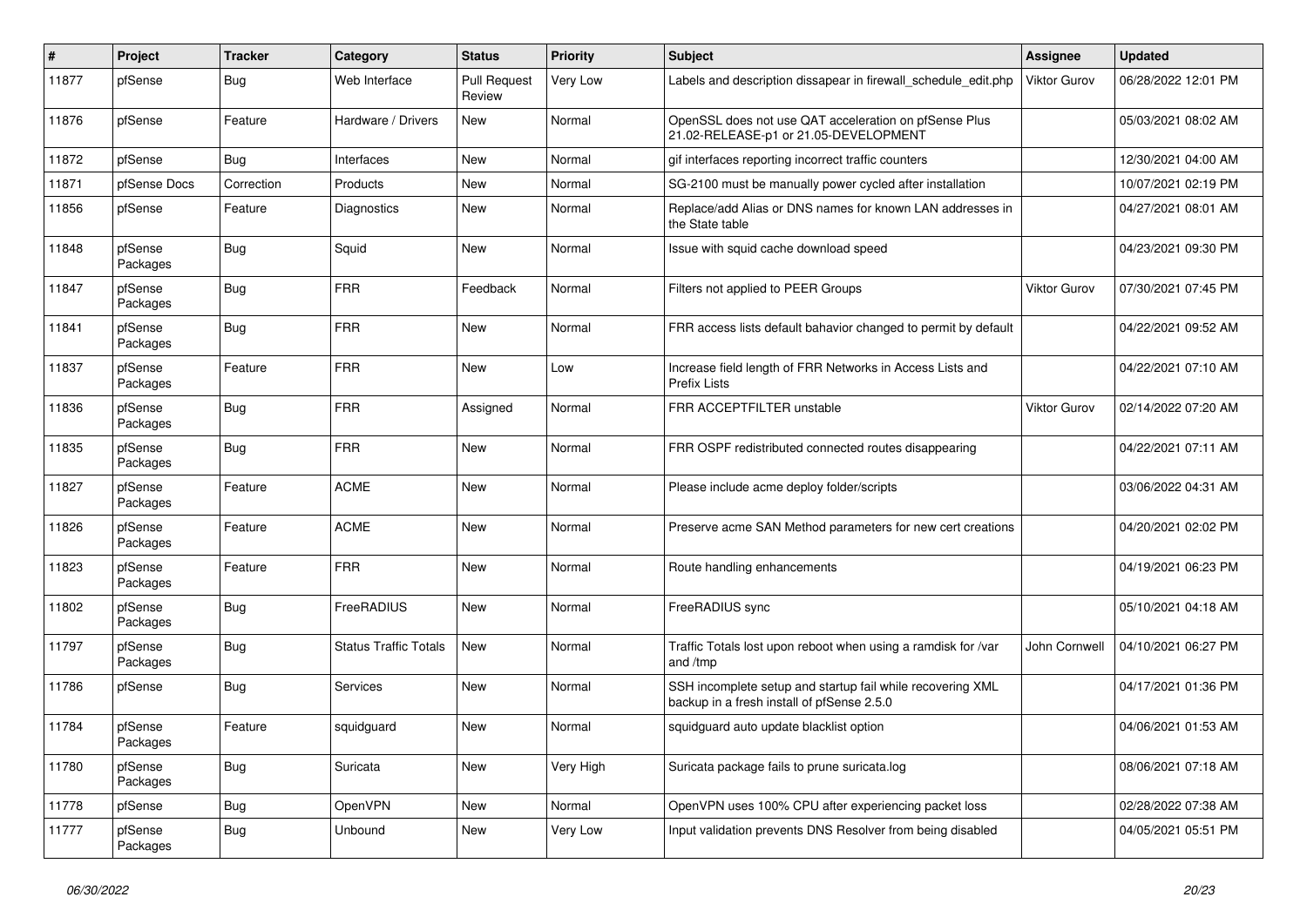| $\vert$ # | Project             | <b>Tracker</b> | Category                 | <b>Status</b> | <b>Priority</b> | Subject                                                                                                 | <b>Assignee</b>     | <b>Updated</b>      |
|-----------|---------------------|----------------|--------------------------|---------------|-----------------|---------------------------------------------------------------------------------------------------------|---------------------|---------------------|
| 11772     | pfSense Plus        | Feature        | Multi-WAN                | New           | Normal          | Layer 2 Tunnel Bonding Capability                                                                       |                     | 06/05/2021 03:27 PM |
| 11770     | pfSense Plus        | <b>Bug</b>     | Hardware / Drivers       | <b>New</b>    | Normal          | Pantech UML295 USB Modem No Longer Functional                                                           |                     | 04/01/2021 11:28 AM |
| 11763     | pfSense<br>Packages | <b>Bug</b>     | Status_Monitoring        | New           | Normal          | Traffic graphs refresh issue                                                                            |                     | 05/03/2021 09:44 AM |
| 11761     | pfSense             | Bug            | L <sub>2</sub> TP        | New           | Normal          | L2TP/IPsec VPN : PPP LCP negotiation occurs before user<br>authentication                               |                     | 03/31/2021 04:52 AM |
| 11759     | pfSense             | <b>Bug</b>     | Dashboard                | New           | Normal          | Traffic graphs on dashboard double upload on pppoe links                                                |                     | 12/30/2021 04:00 AM |
| 11757     | pfSense             | Feature        | <b>XMLRPC</b>            | New           | Normal          | Allow XMLRPC sync to bypass default auth server in favor of<br>local database                           |                     | 03/30/2021 03:18 PM |
| 11756     | pfSense<br>Packages | <b>Bug</b>     | haproxy                  | Feedback      | Normal          | HaProxy does not transfer backend states during reload                                                  | <b>Viktor Gurov</b> | 07/14/2021 01:21 PM |
| 11749     | pfSense<br>Packages | Feature        | pfBlockerNG              | New           | Normal          | Option to disable NAT rule creation                                                                     |                     | 04/06/2021 11:45 PM |
| 11746     | pfSense<br>Packages | Bug            | FreeRADIUS               | Feedback      | Normal          | Second LDAP server configuration misses the ipaNThash<br>control attribute                              | <b>Viktor Gurov</b> | 07/14/2021 01:44 PM |
| 11742     | pfSense<br>Packages | Bug            | Suricata                 | New           | Normal          | Blocking / Unblocking is not working correctly.                                                         |                     | 09/01/2021 11:08 AM |
| 11739     | pfSense Docs        | New Content    | <b>High Availability</b> | New           | Normal          | Manual Outbound NAT rules in HA setup                                                                   |                     | 07/09/2021 08:26 AM |
| 11738     | pfSense<br>Packages | Regression     | squidguard               | Feedback      | Normal          | SquidGuard 1.16.18 17 Not Filtering Blacklist No-Transparent<br>Mode                                    | Viktor Gurov        | 12/21/2021 05:48 AM |
| 11732     | pfSense Plus        | Feature        | Hardware / Drivers       | <b>New</b>    | Normal          | Add VXLAN Support to pfSense Plus                                                                       |                     | 03/15/2022 02:35 AM |
| 11731     | pfSense             | <b>Bug</b>     | Hardware / Drivers       | New           | Normal          | Missing support for Realtek USB NICs                                                                    |                     | 03/30/2021 04:32 AM |
| 11730     | pfSense             | <b>Bug</b>     | Web Interface            | New           | Normal          | Improve visibility of option selections in dark themes                                                  |                     | 03/25/2021 09:38 PM |
| 11724     | pfSense             | Bug            | Package System           | New           | Normal          | Packages unexpectedly removed when changing update<br>branches                                          |                     | 03/29/2021 08:09 AM |
| 11717     | pfSense             | <b>Bug</b>     | Rules / NAT              | New           | Normal          | Incorrect port forwarding rules if Destination port alias is not<br>equal to Redirect target port alias |                     | 03/22/2021 06:06 AM |
| 11715     | pfSense             | Bug            | OpenVPN                  | New           | Normal          | OpenVPN MTU                                                                                             |                     | 03/22/2021 01:35 AM |
| 11714     | pfSense Docs        | New Content    | <b>High Availability</b> | New           | Normal          | Feedback on Troubleshooting - Troubleshooting High<br>Availability DHCP Failover                        |                     | 03/21/2021 05:58 PM |
| 11703     | pfSense<br>Packages | Feature        | <b>FRR</b>               | <b>New</b>    | Normal          | add Krill and Routinator support BGP RPKI                                                               |                     | 03/18/2021 07:47 PM |
| 11693     | pfSense<br>Packages | <b>Bug</b>     | <b>FRR</b>               | Feedback      | Normal          | IPv6 static routing fails                                                                               | Viktor Gurov        | 04/26/2022 08:50 AM |
| 11681     | pfSense<br>Packages | <b>Bug</b>     | <b>FRR</b>               | Feedback      | Normal          | FRR generates invalid BFD configuration after removing<br>interfaces                                    | Viktor Gurov        | 07/14/2021 04:40 PM |
| 11666     | pfSense             | <b>Bug</b>     | Logging                  | New           | Normal          | GUI Firewall log search not parsing filter.log beyond hard<br>coded limit                               |                     | 03/12/2021 11:38 AM |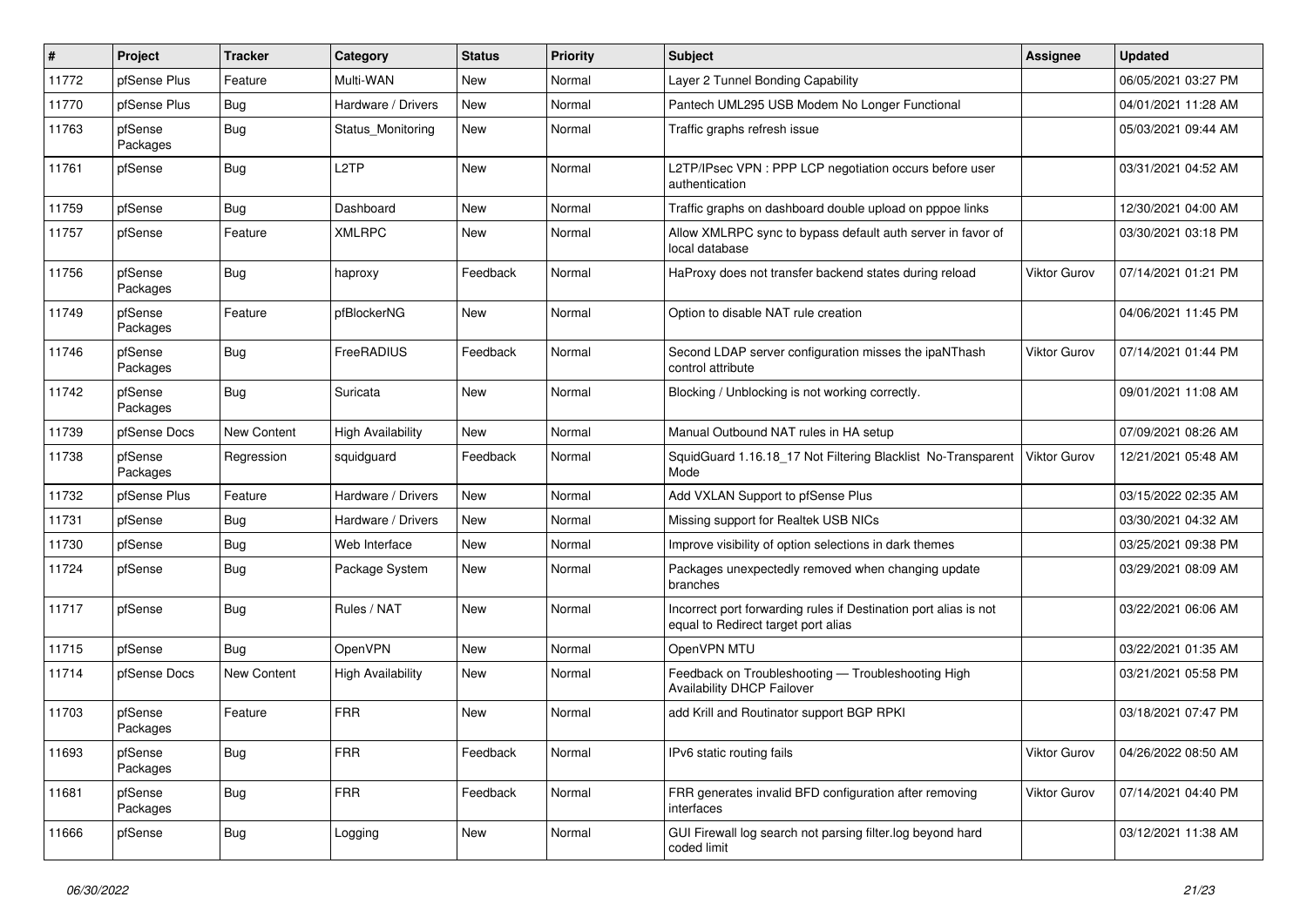| $\#$  | Project             | <b>Tracker</b>     | Category               | <b>Status</b>                 | Priority | <b>Subject</b>                                                                                                                                                                                     | Assignee            | <b>Updated</b>      |
|-------|---------------------|--------------------|------------------------|-------------------------------|----------|----------------------------------------------------------------------------------------------------------------------------------------------------------------------------------------------------|---------------------|---------------------|
| 11657 | pfSense             | Bug                | Interfaces             | <b>New</b>                    | Normal   | netmap ring reinit error                                                                                                                                                                           |                     | 03/18/2021 10:32 PM |
| 11650 | pfSense<br>Packages | <b>Bug</b>         | <b>FRR</b>             | New                           | Very Low | FRR configuration broken on restore of manually edited FRR<br>config sections                                                                                                                      |                     | 03/10/2021 08:50 AM |
| 11648 | pfSense Docs        | Todo               | Packages               | New                           | Normal   | Feedback on Packages - AWS VPC Wizard - pfSense Plus<br><b>Configuration Details</b>                                                                                                               |                     | 03/10/2021 06:30 AM |
| 11641 | pfSense             | Bug                | Interfaces             | <b>New</b>                    | Normal   | On xn based interfaces without the VLANMTU flag the first<br>VLAN tag defined does not follow the parent interface MTU<br>settings. All subsequent VLAN tags follow the parent<br>interface's MTU. |                     | 03/09/2021 06:42 PM |
| 11634 | pfSense<br>Packages | Regression         | <b>BIND</b>            | <b>New</b>                    | Normal   | bind hangs when pfsense is reconnecting as an openvpn client<br>to a TUN openvpn server                                                                                                            |                     | 03/14/2021 07:23 AM |
| 11626 | pfSense Plus        | <b>Bug</b>         | Authentication         | <b>New</b>                    | Normal   | Google LDAP connection failed due to lack of SNI for TLS 1.3                                                                                                                                       | Luiz Souza          | 06/27/2022 07:23 AM |
| 11625 | pfSense             | Feature            | OpenVPN                | New                           | Normal   | Cisco-AVPair aliases support                                                                                                                                                                       |                     | 03/05/2021 12:35 AM |
| 11622 | pfSense Docs        | Todo               | <b>IPsec</b>           | New                           | Normal   | Update pfSense VPC VPN Configuration Wizard docs                                                                                                                                                   |                     | 03/04/2021 09:36 AM |
| 11619 | pfSense             | <b>Bug</b>         | Upgrade                | New                           | Normal   | Unable to upgrade 2.4.4-p3 to 2.5/21.02-p1                                                                                                                                                         |                     | 08/15/2021 10:00 AM |
| 11610 | pfSense<br>Packages | Bug                | NET-SNMP               | <b>New</b>                    | Normal   | NET-SNMP is not setting the correct permissions on AgentX                                                                                                                                          |                     | 06/28/2021 07:54 AM |
| 11608 | pfSense Docs        | <b>New Content</b> | Products               | <b>New</b>                    | Normal   | Interfaces order of XG-7100 Quad-Port 10GbE Fiber SFP+<br>Installation Kit                                                                                                                         |                     | 03/03/2021 07:14 AM |
| 11604 | pfSense             | Feature            | <b>WireGuard</b>       | <b>New</b>                    | Normal   | WireGuard Dynamic Listen Port Randomization                                                                                                                                                        |                     | 03/19/2021 10:59 AM |
| 11592 | pfSense<br>Packages | <b>Bug</b>         | node exporter          | <b>New</b>                    | Normal   | Node exporter can not read system statistics                                                                                                                                                       |                     | 10/15/2021 09:37 PM |
| 11589 | pfSense             | Feature            | <b>Traffic Graphs</b>  | <b>Pull Request</b><br>Review | Low      | Fix iftop experimental traffic fetcher, unify and improve output<br>style                                                                                                                          |                     | 03/03/2021 03:30 PM |
| 11588 | pfSense             | Feature            | WireGuard              | <b>New</b>                    | Low      | Automatically suggest next IP address in Wireguard interface<br>subnet when creating a peer                                                                                                        |                     | 12/22/2021 03:35 AM |
| 11579 | pfSense<br>Packages | Feature            | Snort                  | <b>New</b>                    | Normal   | Snort alerts or blocks trigger notifications                                                                                                                                                       |                     | 03/01/2021 03:26 AM |
| 11573 | pfSense<br>Packages | Feature            | New Package<br>Request | <b>New</b>                    | Normal   | <b>Custom Commands</b>                                                                                                                                                                             |                     | 03/16/2021 07:28 PM |
| 11572 | pfSense<br>Packages | Bug                | pfBlockerNG            | <b>New</b>                    | High     | Auto created firewall rules have IPv4 as protocol only - even for<br>IPv6 lists.                                                                                                                   |                     | 06/25/2022 10:59 AM |
| 11570 | pfSense             | Regression         | Gateways               | <b>Pull Request</b><br>Review | Normal   | Gateway monitoring services is not always restarted on<br>interface events, which may prevent a WAN from recovering<br>back to an online state                                                     | <b>Viktor Gurov</b> | 06/28/2022 12:01 PM |
| 11567 | pfSense<br>Packages | Feature            | Mail report            | New                           | Normal   | Email report add a note filed request                                                                                                                                                              |                     | 02/27/2021 03:44 PM |
| 11566 | pfSense             | Bug                | Web Interface          | <b>New</b>                    | Low      | Firewall Maximum Table Entries "default size" is whatever is<br>entered                                                                                                                            |                     | 02/27/2021 10:01 AM |